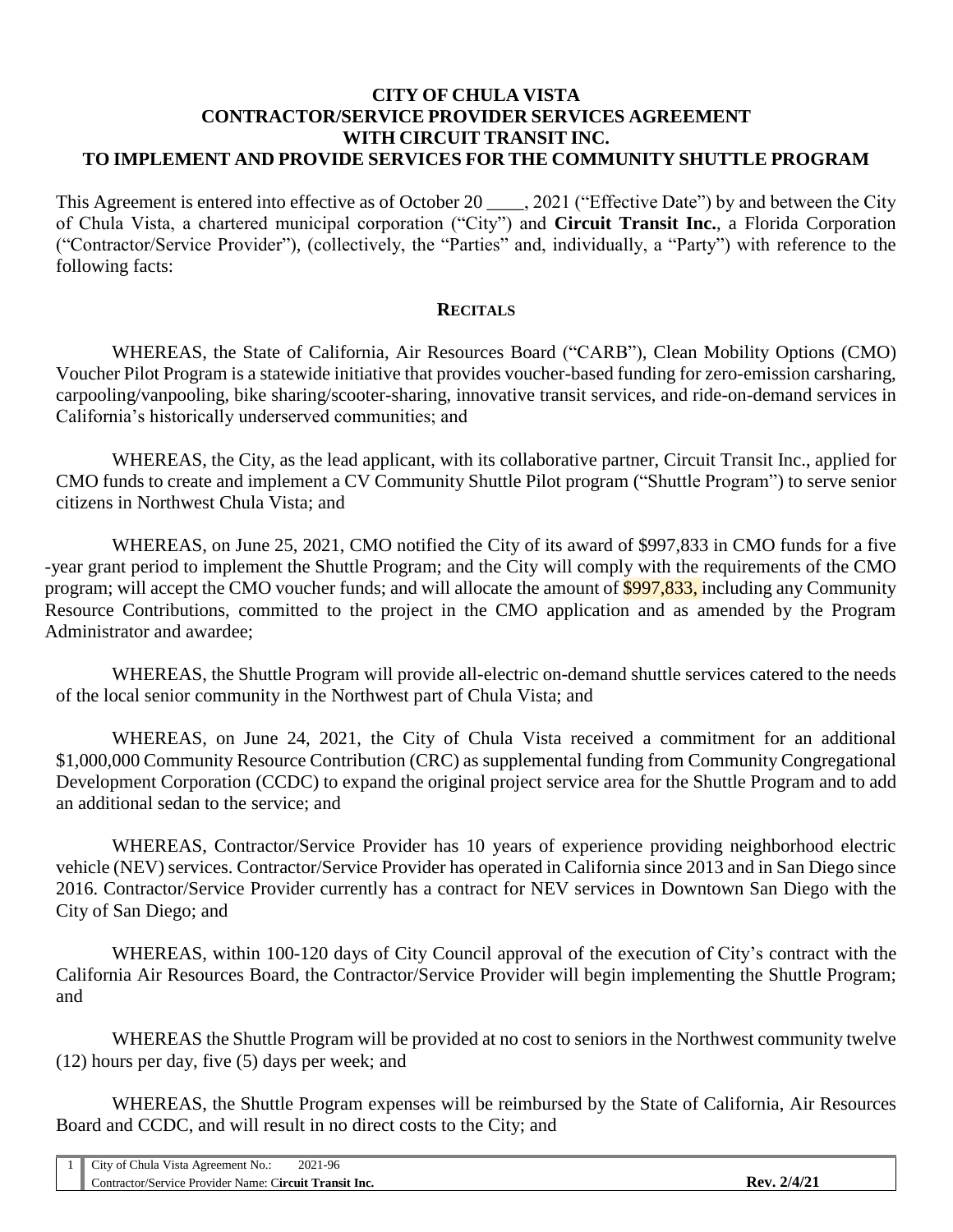WHEREAS, Contractor/Service Provider warrants and represents that it is experienced and staffed in a manner such that it can deliver the services required of Contractor/Service Provider to City in accordance with the time frames and the terms and conditions of this Agreement.

### **[End of Recitals. Next Page Starts Obligatory Provisions.]**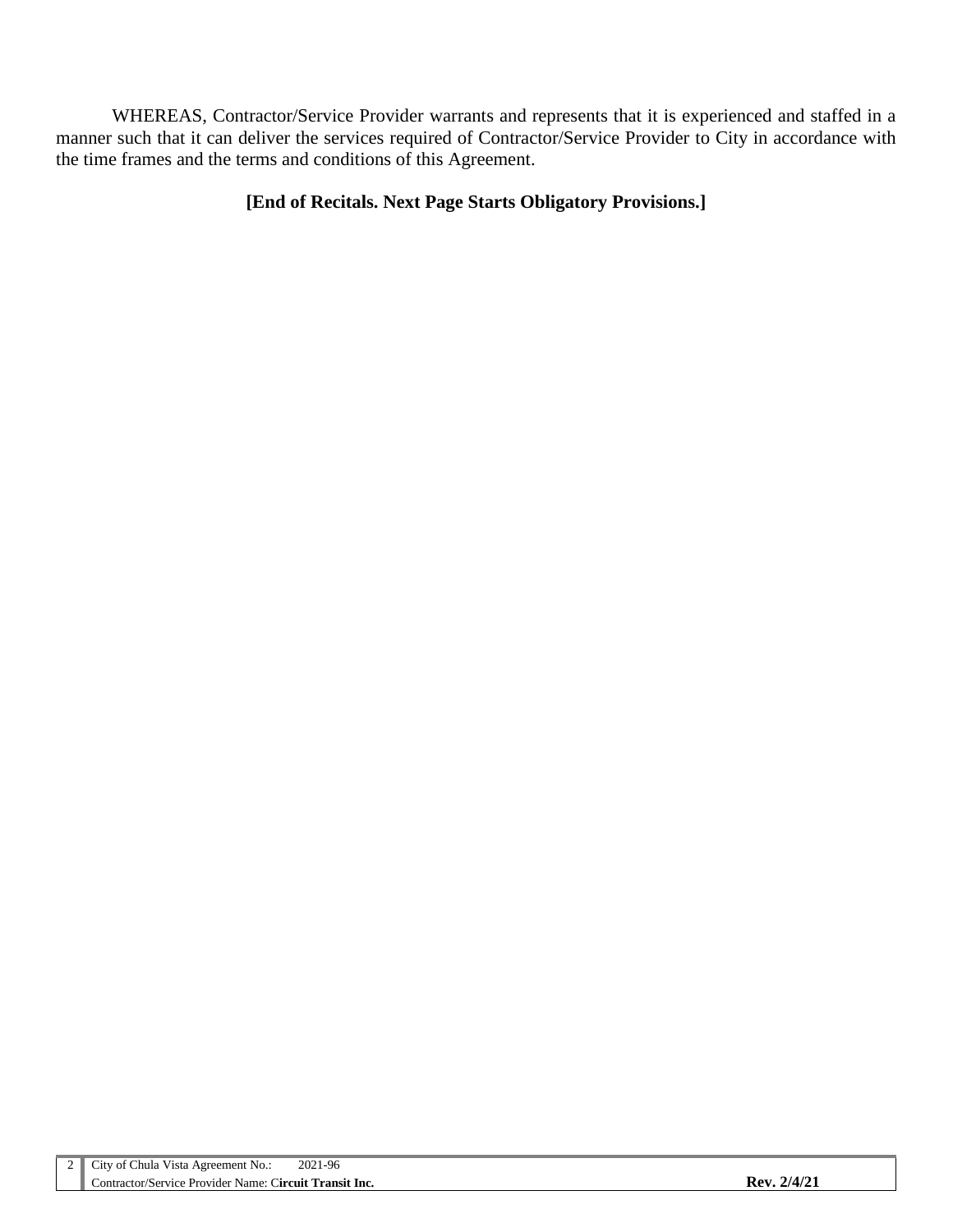### **OBLIGATORY PROVISIONS**

NOW, THEREFORE, in consideration of the above recitals, the covenants contained herein, and other good and valuable consideration, the receipt and sufficiency of which the Parties hereby acknowledge, City and Contractor/Service Provider hereby agree as follows:

## 1. **SERVICES**

1.1 Required Services. Contractor/Service Provider agrees to perform the services, and deliver to City the "Deliverables" (if any) described in the attached Exhibit A, incorporated into the Agreement by this reference within the time frames set forth therein, time being of the essence for this Agreement. The services and/or Deliverables described in Exhibit A shall be referred to herein as the "Required Services."

1.2 Reductions in Scope of Work.City may independently, or upon request from Contractor/Service Provider, from time to time, reduce the Required Services to be performed by the Contractor/Service Provider under this Agreement. Upon doing so, City and Contractor/Service Provider agree to meet and confer in good faith for the purpose of negotiating a corresponding reduction in the compensation associated with the reduction.

1.3 Additional Services.Subject to compliance with the City's Charter, codes, policies, procedures and ordinances governing procurement and purchasing authority, City may request Contractor/Service Provider provide additional services related to the Required Services ("Additional Services"). If so, City and Contractor/Service Provider agree to meet and confer in good faith for the purpose of negotiating an amendment to Exhibit A, to add the Additional Services. Unless otherwise agreed, compensation for the Additional Services shall be charged and paid consistent with the rates and terms already provided therein. Once added to Exhibit A, "Additional Services" shall also become "Required Services" for purposes of this Agreement.

1.4 Standard of Care. Contractor/Service Provider expressly warrants and agrees that any and all Required Services hereunder shall be performed in accordance with the highest standard of care exercised by members of the profession currently practicing under similar conditions and in similar locations.

1.5 No Waiver of Standard of Care. Where approval by City is required, it is understood to be conceptual approval only and does not relieve the Contractor/Service Provider of responsibility for complying with all laws, codes, industry standards, and liability for damages caused by negligent acts, errors, omissions, noncompliance with industry standards, or the willful misconduct of the Contractor/Service Provider or its subcontractors.

1.6 Security for Performance. Intentionally Omitted.

1.7 Compliance with Laws. In its performance of the Required Services, Contractor/Service Provider shall comply with any and all applicable federal, state and local laws, including the Chula Vista Municipal Code.

1.8 Business License. Prior to commencement of work, Contractor/Service Provider shall obtain a business license from City.

1.9 Subcontractors. Prior to commencement of any work, Contractor/Service Provider shall submit for City's information and approval a list of any and all subcontractors to be used by Contractor/Service Provider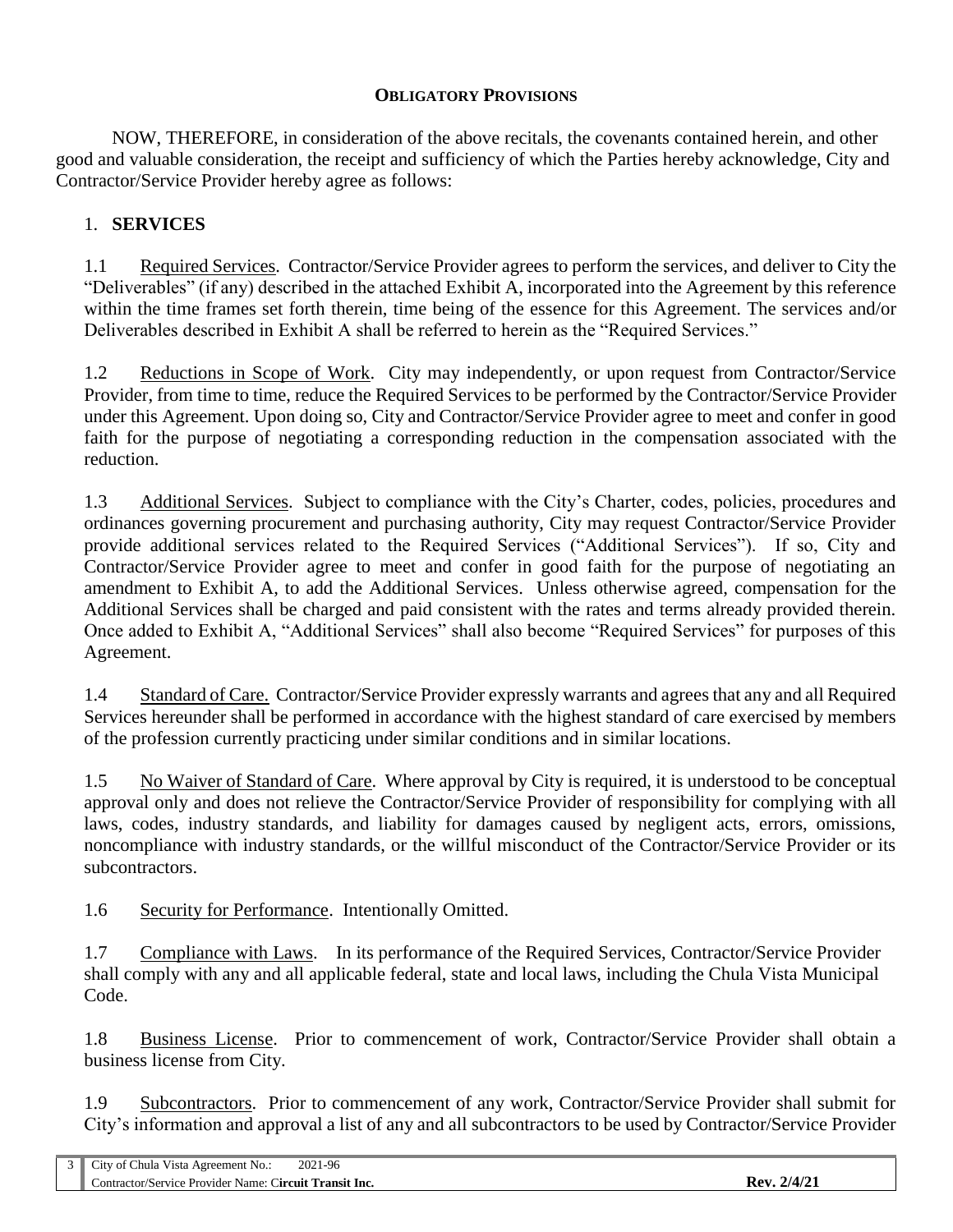in the performance of the Required Services. Contractor/Service Provider agrees to take appropriate measures necessary to ensure that all subcontractors and personnel utilized by the Contractor/Service Provider to complete its obligations under this Agreement comply with all applicable laws, regulations, ordinances, and policies, whether federal, state, or local. In addition, if any subcontractor is expected to fulfill any responsibilities of the Contractor/Service Provider under this Agreement, Contractor/Service Provider shall ensure that each and every subcontractor carries out the Contractor/Service Provider's responsibilities as set forth in this Agreement.

1.10 Term. This Agreement shall commence on the earlier to occur of the Effective Date or Contractor/Service Provider's commencement of the Required Services on October 20, 2021 ("Enter Date"), and shall terminate when the Parties have complied with all their obligations on October 20, 2025 ("End Date"); provided, however, provisions which expressly survive termination shall remain in effect.

# **2. COMPENSATION**

2.1 General. For satisfactory performance of the Required Services, City agrees to compensate Contractor/Service Provider in the amount(s) and on the terms set forth in Exhibit A, Section 4. Standard terms for billing and payment are set forth in this Section 2.

2.2 Detailed Invoicing. Contractor/Service Provider agrees to provide City with a detailed invoice for services performed each month, within thirty (30) days of the end of the month in which the services were performed, unless otherwise specified in Exhibit A. Invoicing shall begin on the first of the month following the Effective Date of the Agreement. All charges must be presented in a line item format with each task separately explained in reasonable detail. Each invoice shall include the current monthly amount being billed, the amount invoiced to date, and the remaining amount available under any approved budget. Contractor/Service Provider must obtain prior written authorization from City for any fees or expenses that exceed the estimated budget.

2.3 Payment to Contractor/Service Provider. Upon receipt of a properly prepared invoice and confirmation that the Required Services detailed in the invoice have been satisfactorily performed, City shall pay Contractor/Service Provider for the invoice amount within thirty (30) days. Payment shall be made in accordance with the terms and conditions set forth in Exhibit A.

2.4 Retention Policy. Intentionally omitted.

2.5 Reimbursement of Costs. City may reimburse Contractor/Service Provider's out-of-pocket costs incurred by Contractor/Service Provider in the performance of the Required Services if negotiated in advance and included in Exhibit A. Unless specifically provided in Exhibit A, Contractor/Service Provider shall be responsible for any and all out-of-pocket costs incurred by Contractor/Service Provider in the performance of the Required Services.

2.6 Exclusions. City shall not be responsible for payment to Contractor/Service Provider for any fees or costs in excess of any agreed upon budget, rate or other maximum amount(s) provided for in Exhibit A. City shall also not be responsible for any cost: (a) incurred prior to the Effective Date; or (b) arising out of or related to the errors, omissions, negligence or acts of willful misconduct of Contractor/Service Provider, its agents, employees, or subcontractors.

2.7 Payment Not Final Approval. Contractor/Service Provider understands and agrees that payment to the Contractor/Service Provider or reimbursement for any Contractor/Service Provider costs related to the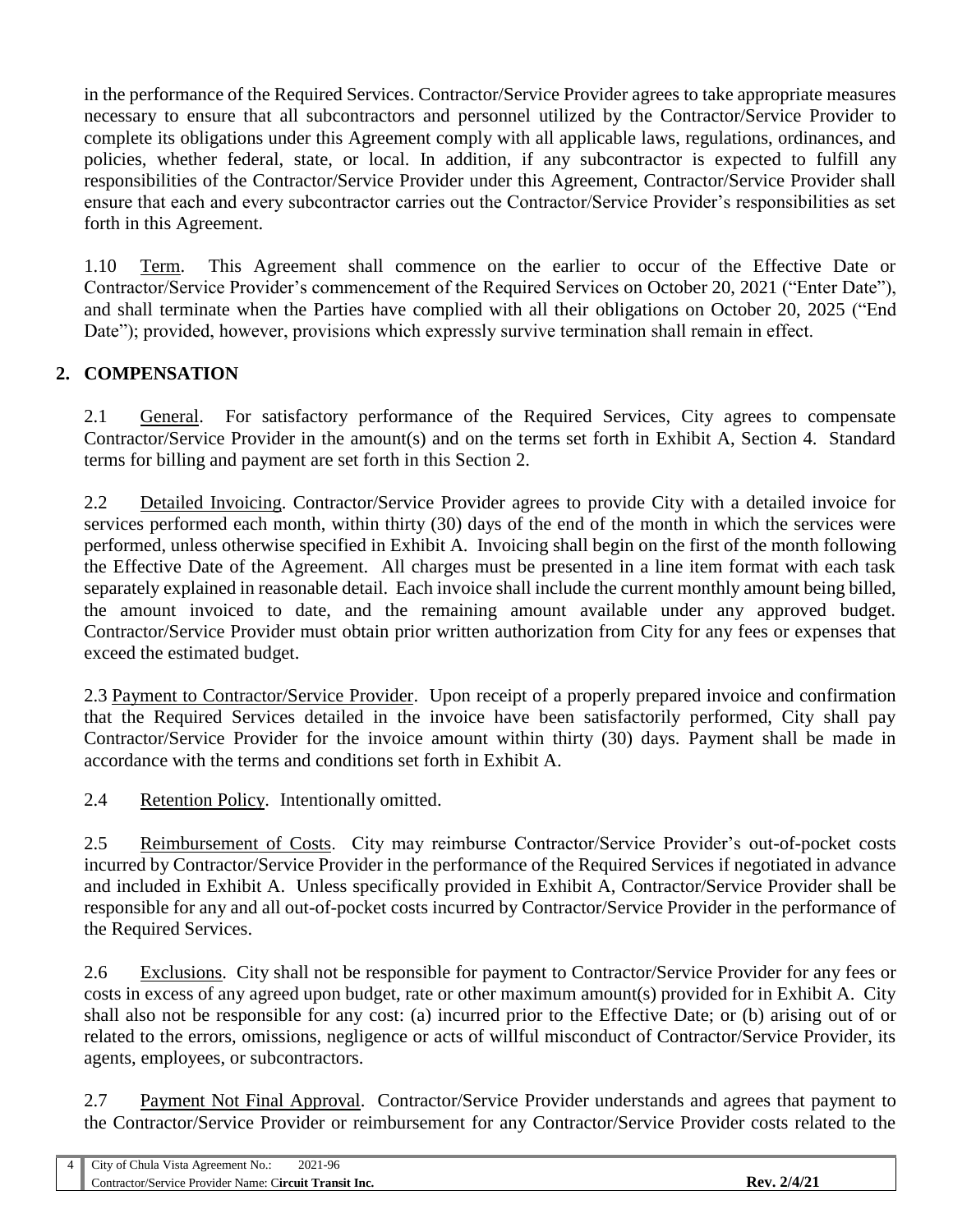performance of Required Services does not constitute a City final decision regarding whether such payment or cost reimbursement is allowable and eligible for payment under this Agreement, nor does it constitute a waiver of any violation by Contractor/Service Provider of the terms of this Agreement. If City determines that Contractor/Service Provider is not entitled to receive any amount of compensation already paid, City will notify Contractor/Service Provider in writing and Contractor/Service Provider shall promptly return such amount.

# **3. INSURANCE**

3.1 Required Insurance. Contractor/Service Provider must procure and maintain, during the period of performance of Required Services under this Agreement, and for twelve months after completion of Required Services, the policies of insurance described on the attached Exhibit B, incorporated into the Agreement by this reference (the "Required Insurance"). The Required Insurance shall also comply with all other terms of this Section.

3.2 Deductibles and Self-Insured Retentions. Any deductibles or self-insured retentions relating to the Required Insurance must be disclosed to and approved by City in advance of the commencement of work.

3.3 Standards for Insurers. Required Insurance must be placed with licensed insurers admitted to transact business in the State of California with a current A.M. Best's rating of A V or better, or, if insurance is placed with a surplus lines insurer, insurer must be listed on the State of California List of Eligible Surplus Lines Insurers (LESLI) with a current A.M. Best's rating of no less than A X. For Workers' Compensation Insurance, insurance issued by the State Compensation Fund is also acceptable.

3.4 Subcontractors. Contractor/Service Provider must include all sub-Contractor/Service Providers/subcontractors as insureds under its policies and/or furnish separate certificates and endorsements demonstrating separate coverage for those not under its policies. Any separate coverage for sub-Contractor/Service Providers must also comply with the terms of this Agreement.

3.5 Additional Insureds. City, its officers, officials, employees, agents, and volunteers, and Community Congregational Development Corporation, its employees, agents, and volunteers, must be named as additional insureds with respect to any policy of general liability, automobile, or pollution insurance specified as required in Exhibit B or as may otherwise be specified by City's Risk Manager. The general liability additional insured coverage must be provided in the form of an endorsement to the Contractor/Service Provider's insurance using ISO CG 2010 (11/85) or its equivalent; such endorsement must not exclude Products/Completed Operations coverage.

3.6 General Liability Coverage to be "Primary." Contractor/Service Provider's general liability coverage must be primary insurance as it pertains to the City, its officers, officials, employees, agents, and volunteers. Any insurance or self-insurance maintained by the City, its officers, officials, employees, or volunteers is wholly separate from the insurance provided by Contractor/Service Provider and in no way relieves Contractor/Service Provider from its responsibility to provide insurance.

3.7 No Cancellation. No Required Insurance policy may be canceled by either Party during the required insured period under this Agreement, except after thirty days' prior written notice to the City by certified mail, return receipt requested. Prior to the effective date of any such cancellation Contractor/Service Provider must procure and put into effect equivalent coverage(s).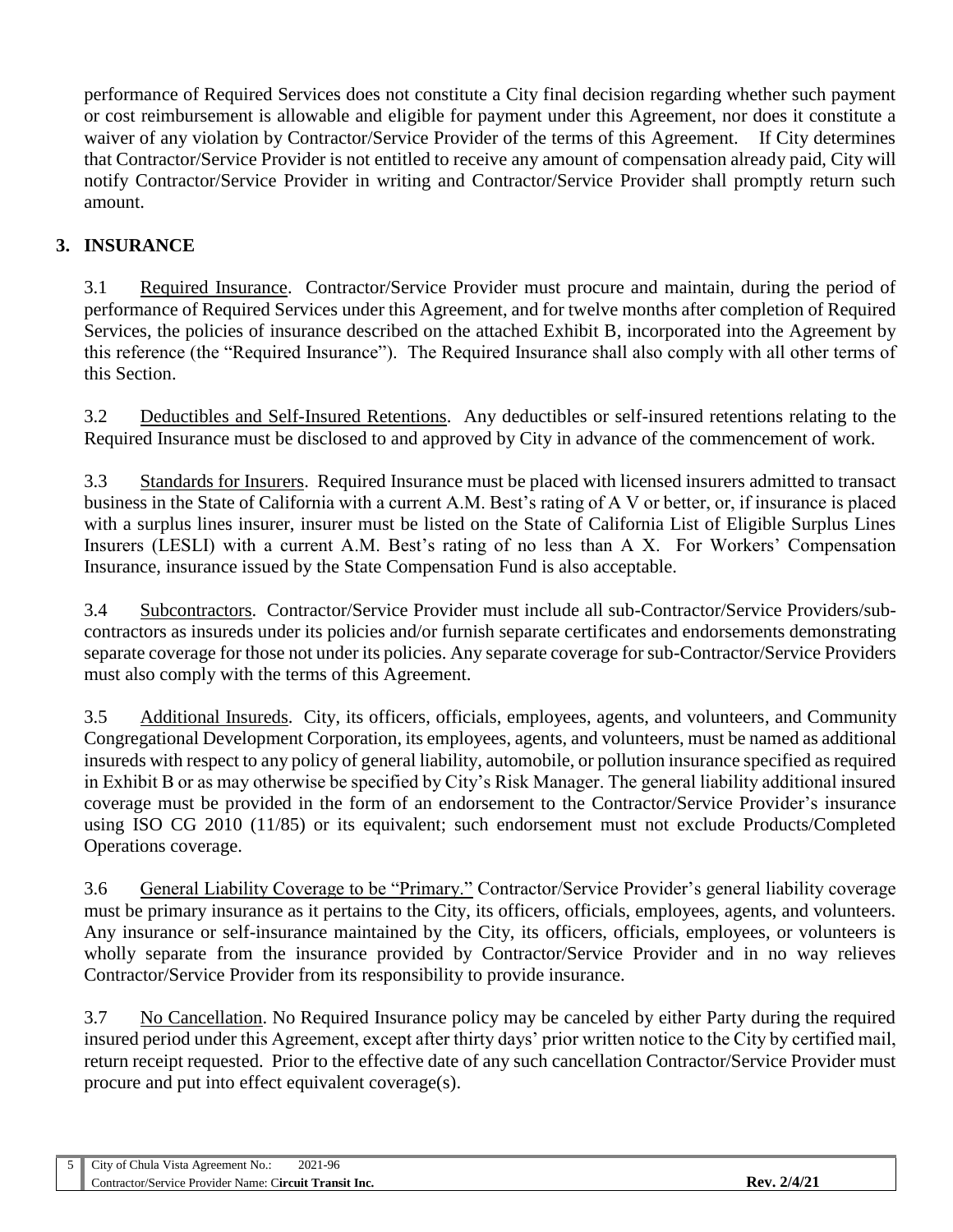3.8 Waiver of Subrogation. Contractor/Service Provider's insurer(s) will provide a Waiver of Subrogation in favor of the City for each Required Insurance policy under this Agreement. In addition, Contractor/Service Provider waives any right it may have or may obtain to subrogation for a claim against City.

3.9 Verification of Coverage. Prior to commencement of any work, Contractor/Service Provider shall furnish City with original certificates of insurance and any amendatory endorsements necessary to demonstrate to City that Contractor/Service Provider has obtained the Required Insurance in compliance with the terms of this Agreement. The words "will endeavor" and "but failure to mail such notice shall impose no obligation or liability of any kind upon the company, its agents, or representatives" or any similar language must be deleted from all certificates. The required certificates and endorsements should otherwise be on industry standard forms. The City reserves the right to require, at any time, complete, certified copies of all required insurance policies, including endorsements evidencing the coverage required by these specifications.

3.10 Claims Made Policy Requirements. If General Liability, Pollution and/or Asbestos Pollution Liability and/or Errors & Omissions coverage are required and are provided on a claims-made form, the following requirements also apply:

a. The "Retro Date" must be shown, and must be before the date of this Agreement or the beginning of the work required by this Agreement.

b. Insurance must be maintained, and evidence of insurance must be provided, for at least five (5) years after completion of the work required by this Agreement.

c. If coverage is canceled or non-renewed, and not replaced with another claims-made policy form with a "Retro Date" prior to the effective date of this Agreement, the Contractor/Service Provider must purchase "extended reporting" coverage for a minimum of five (5) years after completion of the work required by this Agreement.

d. A copy of the claims reporting requirements must be submitted to the City for review.

3.11 Not a Limitation of Other Obligations. Insurance provisions under this section shall not be construed to limit the Contractor/Service Provider's obligations under this Agreement, including Indemnity.

3.12 Additional Coverage. To the extent that insurance coverage provided by Contractor/Service Provider maintains higher limits than the minimums appearing in Exhibit B, City requires and shall be entitled to coverage for higher limits maintained.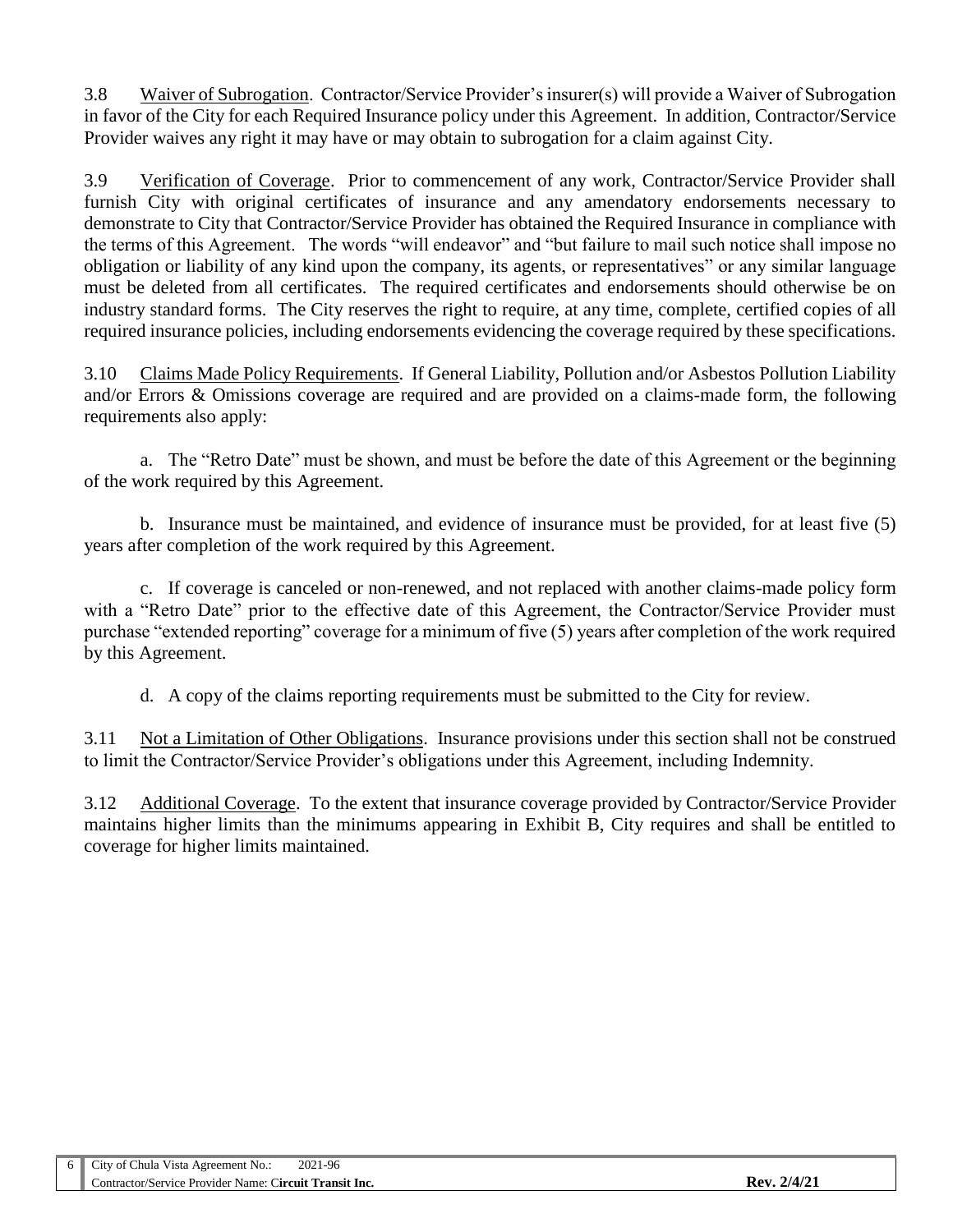## **4. INDEMNIFICATION**

4.1. General. To the maximum extent allowed by law, Contractor/Service Provider shall protect, defend, indemnify and hold harmless City, its elected and appointed officers, agents, employees and volunteers (collectively, "Indemnified Parties"), from and against any and all claims, demands, causes of action, costs, expenses, (including reasonable attorneys' fees and court costs), liability, loss, damage or injury, in law or equity, to property or persons, including wrongful death, in any manner arising out of or incident to any alleged acts, omissions, negligence, or willful misconduct of Contractor/Service Provider, its officials, officers, employees, agents, and contractors, arising out of or in connection with the performance of the Required Services, the results of such performance, or this Agreement. This indemnity provision does not include any claims, damages, liability, costs and expenses arising from the sole negligence or willful misconduct of the Indemnified Parties. Also covered is liability arising from, connected with, caused by or claimed to be caused by the active or passive negligent acts or omissions of the Indemnified Parties which may be in combination with the active or passive negligent acts or omissions of the Contractor/Service Provider, its employees, agents or officers, or any third party.

4.2. Modified Indemnity Where Agreement Involves Design Professional Services. Notwithstanding the forgoing, if the services provided under this Agreement are design professional services, as defined by California Civil Code section 2782.8, as may be amended from time to time, the defense and indemnity obligation under Section 1, above, shall be limited to the extent required by California Civil Code section 2782.8.

4.3 Costs of Defense and Award. Included in Contractor/Service Provider's obligations under this Section 4 is Contractor/Service Provider's obligation to defend, at Contractor/Service Provider's own cost, expense and risk, any and all suits, actions or other legal proceedings that may be brought or instituted against one or more of the Indemnified Parties. Subject to the limitations in this Section 4, Contractor/Service Provider shall pay and satisfy any judgment, award or decree that may be rendered against one or more of the Indemnified Parties for any and all related legal expenses and costs incurred by any of them.

4.4. Contractor/Service Provider's Obligations Not Limited or Modified. Contractor/Service Provider's obligations under this Section 4 shall not be limited to insurance proceeds, if any, received by the Indemnified Parties, or by any prior or subsequent declaration by the Contractor/Service Provider. Furthermore, Contractor/Service Provider's obligations under this Section 4 shall in no way limit, modify or excuse any of Contractor/Service Provider's other obligations or duties under this Agreement.

4.5. Enforcement Costs. Contractor/Service Provider agrees to pay any and all costs City incurs in enforcing Contractor/Service Provider's obligations under this Section 4.

4.6 Survival. Contractor/Service Provider's obligations under this Section 4 shall survive the termination of this Agreement.

## **5**. **FINANCIAL INTERESTS OF CONTRACTOR/SERVICE PROVIDER.**

5.1 Form 700 Filing. The California Political Reform Act and the Chula Vista Conflict of Interest Code require certain government officials and Contractor/Service Providers performing work for government agencies to publicly disclose certain of their personal assets and income using a Statement of Economic Interests form (Form 700). In order to assure compliance with these requirements, Contractor/Service Provider shall comply with the disclosure requirements identified in the attached Exhibit C, incorporated into the Agreement by this reference.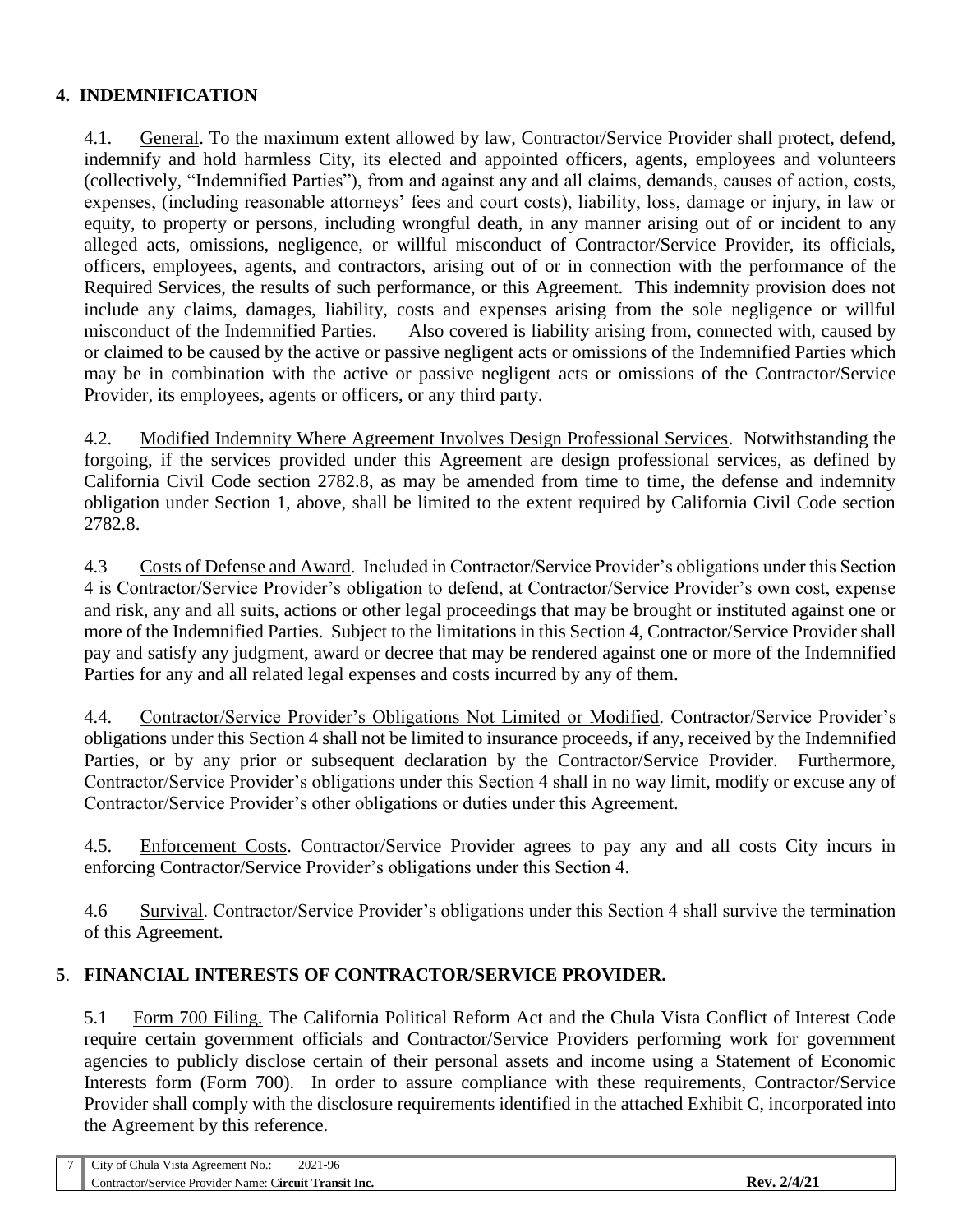5.2 Disclosures; Prohibited Interests. Independent of whether Contractor/Service Provider is required to file a Form 700, Contractor/Service Provider warrants and represents that it has disclosed to City any economic interests held by Contractor/Service Provider, or its employees or subcontractors who will be performing the Required Services, in any real property or project which is the subject of this Agreement. Contractor/Service Provider warrants and represents that it has not employed or retained any company or person, other than a bona fide employee or approved subcontractor working solely for Contractor/Service Provider, to solicit or secure this Agreement. Further, Contractor/Service Provider warrants and represents that it has not paid or agreed to pay any company or person, other than a bona fide employee or approved subcontractor working solely for Contractor/Service Provider, any fee, commission, percentage, brokerage fee, gift or other consideration contingent upon or resulting from the award or making of this Agreement. Contractor/Service Provider further warrants and represents that no officer or employee of City, has any interest, whether contractual, non-contractual, financial or otherwise, in this transaction, the proceeds hereof, or in the business of Contractor/Service Provider or Contractor/Service Provider's subcontractors. Contractor/Service Provider further agrees to notify City in the event any such interest is discovered whether or not such interest is prohibited by law or this Agreement. For breach or violation of any of these warranties, City shall have the right to rescind this Agreement without liability.

## **6. REMEDIES**

6.1 Termination for Cause. If for any reason whatsoever Contractor/Service Provider shall fail to perform the Required Services under this Agreement, in a proper or timely manner, or if Contractor/Service Provider shall violate any of the other covenants, agreements or conditions of this Agreement (each a "Default"), in addition to any and all other rights and remedies City may have under this Agreement, at law or in equity, City shall have the right to terminate this Agreement by giving fifteen (15) days written notice to Contractor/Service Provider. Such notice shall identify the Default and the Agreement termination date. If Contractor/Service Provider notifies City of its intent to cure such Default prior to City's specified termination date, and City agrees that the specified Default is capable of being cured, City may grant Contractor/Service Provider up to ten (10) additional days after the designated termination date to effectuate such cure. In the event of a termination under this Section 6.1, Contractor/Service Provider shall immediately share with City any and all "Work Product" (defined in Section 7 below) prepared by Contractor/Service Provider as part of the Required Services. Contractor/Service Provider may be entitled to compensation for work satisfactorily performed prior to Contractor/Service Provider's receipt of the Default notice; provided, however, in no event shall such compensation exceed the amount that would have been payable under this Agreement for such work, and any such compensation shall be reduced by any costs incurred or projected to be incurred by City as a result of the Default.

6.2 Termination or Suspension for Convenience of City. City may suspend or terminate this Agreement, or any portion of the Required Services, at any time and for any reason, with or without cause, by giving specific written notice to Contractor/Service Provider of such termination or suspension at least thirty ( 30) days prior to the effective date thereof. Upon receipt of such notice, Contractor/Service Provider shall immediately cease all work under the Agreement and promptly share any and all "Work Product" (defined in Section 7 below) with City. Contractor/Service Provider shall be entitled to receive just and equitable compensation for this Work Product in an amount equal to the amount due and payable under this Agreement for work satisfactorily performed as of the date of the termination/suspension notice plus any additional remaining Required Services requested or approved by City in advance that would maximize City's value under the Agreement.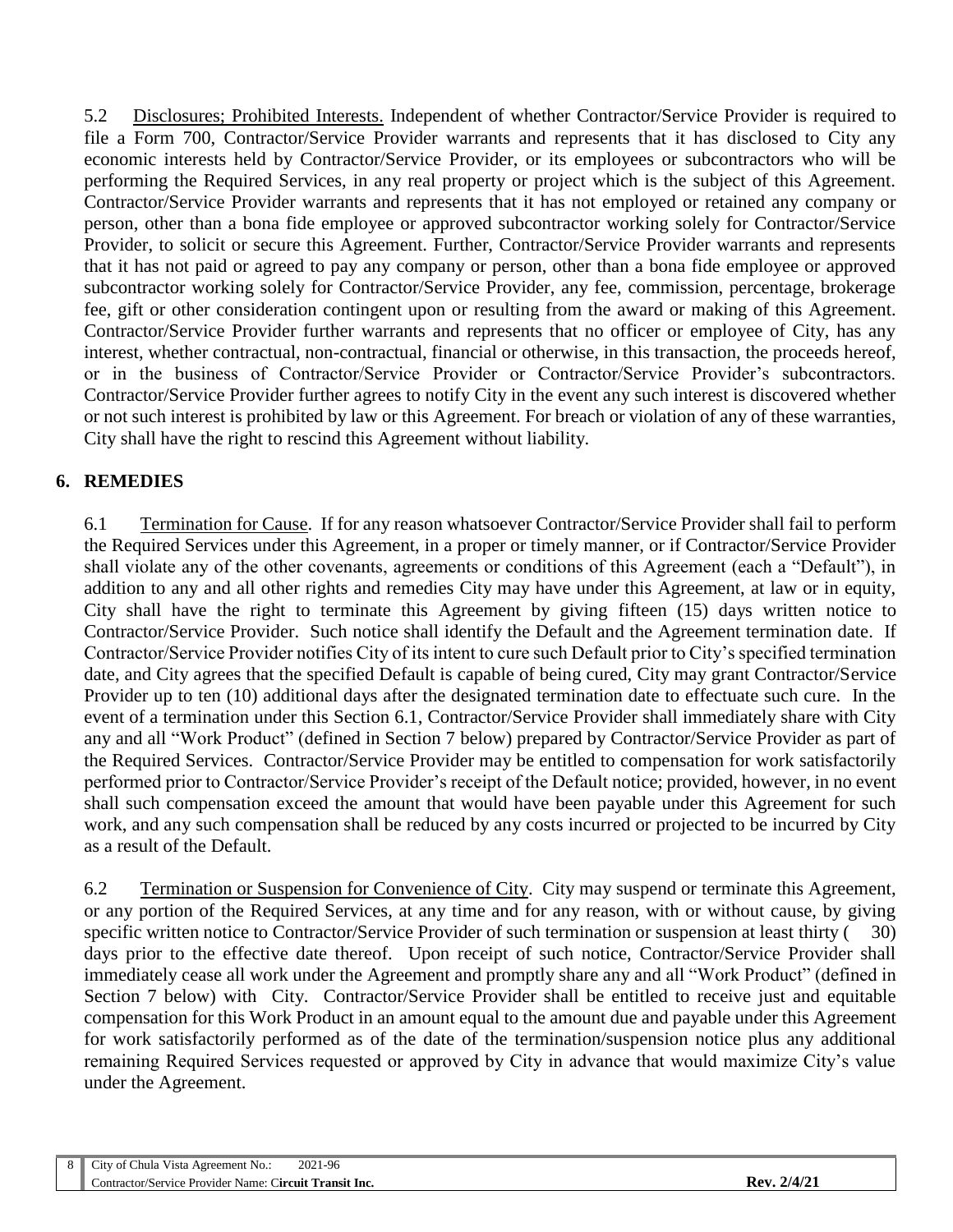6.3 Waiver of Claims. In the event City terminates the Agreement in accordance with the terms of this Section, Contractor/Service Provider hereby expressly waives any and all claims for damages or compensation as a result of such termination except as expressly provided in this Section 6.

6.4 Administrative Claims Requirements and Procedures. No suit or arbitration shall be brought arising out of this Agreement against City unless a claim has first been presented in writing and filed with City and acted upon by City in accordance with the procedures set forth in Chapter 1.34 of the Chula Vista Municipal Code, as same may be amended, the provisions of which, including such policies and procedures used by City in the implementation of same, are incorporated herein by this reference. Upon request by City, Contractor/Service Provider shall meet and confer in good faith with City for the purpose of resolving any dispute over the terms of this Agreement.

6.5 Governing Law/Venue. This Agreement shall be governed by and construed in accordance with the laws of the State of California. Any action arising under or relating to this Agreement shall be brought only in San Diego County, State of California.

6.6 Service of Process. Contractor/Service Provider agrees that it is subject to personal jurisdiction in California. If Contractor/Service Provider is a foreign corporation, limited liability company, or partnership that is not registered with the California Secretary of State, Contractor/Service Provider irrevocably consents to service of process on Contractor/Service Provider by first class mail directed to the individual and address listed under "For Legal Notice," in section 1.B. of Exhibit A to this Agreement, and that such service shall be effective five (5) days after mailing.

## **7. OWNERSHIP AND USE OF WORK PRODUCT**

 All reports, studies, information, data, statistics, forms, designs, plans, procedures, systems and any other materials or properties produced in whole or in part under this Agreement in connection with the performance of the Required Services (collectively "Work Product") shall be jointly owned by the Parties. All Work Product shared with the City will be anonymized. No such Work Product shall be subject to private use, copyrights or patent rights by Contractor/Service Provider in the United States or in any other country without the express, prior written consent of City. City shall have unrestricted authority to publish, disclose, distribute, and otherwise use, copyright or patent, in whole or in part, any such Work Product, without requiring any permission of Contractor/Service Provider, except as may be limited by the provisions of the Public Records Act or expressly prohibited by other applicable laws. With respect to computer files containing data generated as Work Product, Contractor/Service Provider shall make available to City, upon reasonable written request by City, the necessary functional computer software and hardware for purposes of accessing, compiling, transferring and printing computer files.

## **8. GENERAL PROVISIONS**

8.1 Amendment. This Agreement may be amended, but only in writing signed by both Parties.

8.2 Assignment. City would not have entered into this Agreement but for Contractor/Service Provider's unique qualifications and traits. Contractor/Service Provider shall not assign any of its rights or responsibilities under this Agreement, nor any part hereof, without City's prior written consent, which City may grant, condition or deny in its sole discretion.

8.3 Authority. The person(s) executing this Agreement for Contractor/Service Provider warrants and represents that they have the authority to execute same on behalf of Contractor/Service Provider and to bind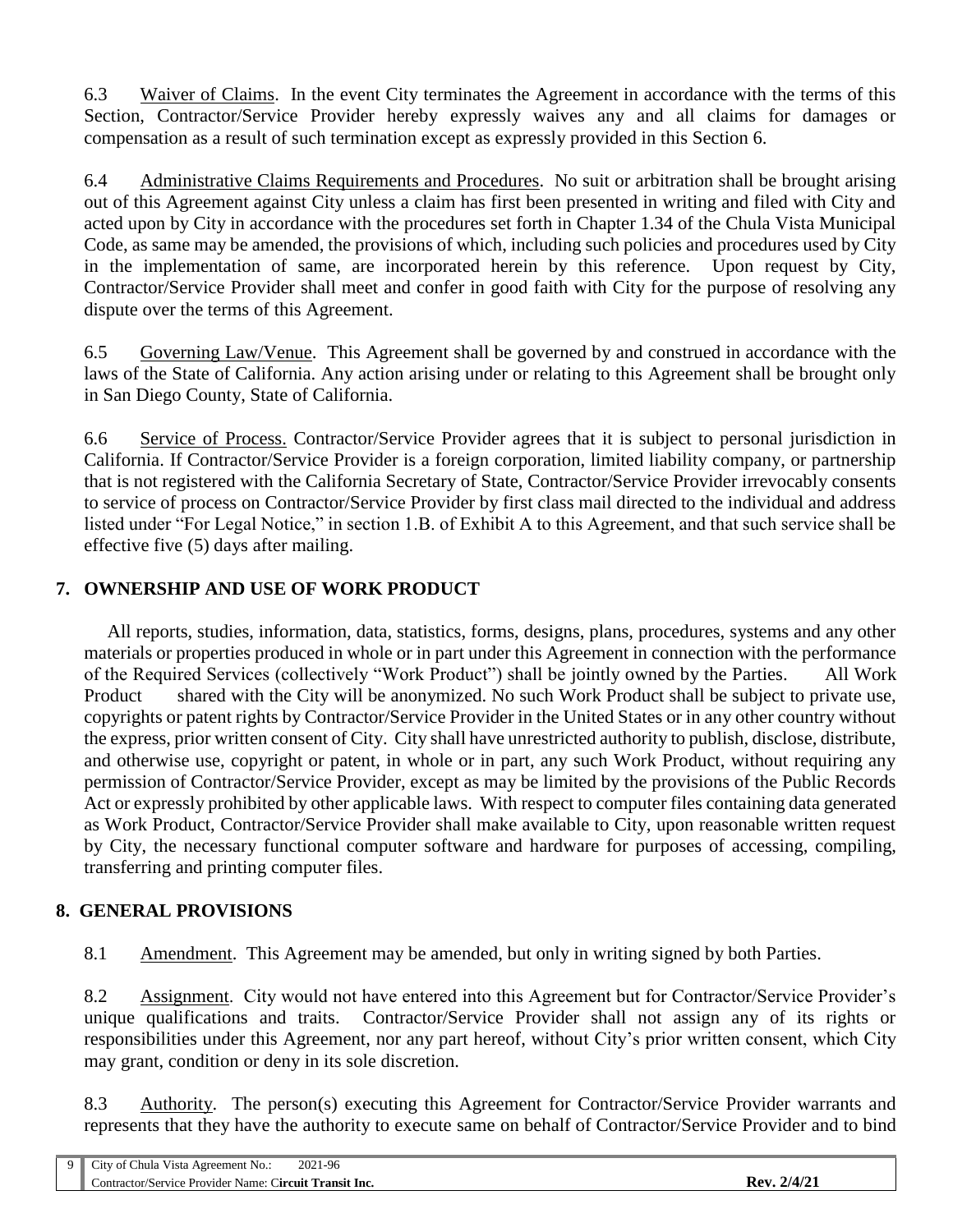Contractor/Service Provider to its obligations hereunder without any further action or direction from Contractor/Service Provider or any board, principle or officer thereof.

8.4 Counterparts. This Agreement may be executed in counterparts, each of which shall be deemed an original, but all of which shall constitute one Agreement after each Party has signed such a counterpart.

8.5 Entire Agreement. This Agreement together with all exhibits attached hereto and other agreements expressly referred to herein, constitutes the entire Agreement between the Parties with respect to the subject matter contained herein. All exhibits referenced herein shall be attached hereto and are incorporated herein by reference. All prior or contemporaneous agreements, understandings, representations, warranties and statements, oral or written, are superseded.

8.6 Record Retention. During the course of the Agreement and for three (3) years following completion of the Required Services, Contractor/Service Provider agrees to maintain, intact and readily accessible, all data, documents, reports, records, contracts, and supporting materials relating to the performance of the Agreement, including accounting for costs and expenses charged to City, including such records in the possession of sub-contractors/sub-Contractor/Service Providers.

8.7 Further Assurances. The Parties agree to perform such further acts and to execute and deliver such additional documents and instruments as may be reasonably required in order to carry out the provisions of this Agreement and the intentions of the Parties.

8.8 Independent Contractor. Contractor/Service Provider is and shall at all times remain as to City a wholly independent contractor. Neither City nor any of its officers, employees, agents or volunteers shall have control over the conduct of Contractor/Service Provider or any of Contractor/Service Provider's officers, employees, or agents ("Contractor/Service Provider Related Individuals"), except as set forth in this Agreement. No Contractor/Service Provider Related Individuals shall be deemed employees of City, and none of them shall be entitled to any benefits to which City employees are entitled, including but not limited to, overtime, retirement benefits, worker's compensation benefits, injury leave or other leave benefits. Furthermore, City will not withhold state or federal income tax, social security tax or any other payroll tax with respect to any Contractor/Service Provider Related Individuals; instead, Contractor/Service Provider shall be solely responsible for the payment of same and shall hold the City harmless with respect to same. Contractor/Service Provider shall not at any time or in any manner represent that it or any of its Contractor/Service Provider Related Individuals are employees or agents of City. Contractor/Service Provider shall not incur or have the power to incur any debt, obligation or liability whatsoever against City, or bind City in any manner.

8.9 Notices. All notices, demands or requests provided for or permitted to be given pursuant to this Agreement must be in writing. All notices, demands and requests to be sent to any Party shall be deemed to have been properly given or served if personally served or deposited in the United States mail, addressed to such Party, postage prepaid, registered or certified, with return receipt requested, at the addresses identified in this Agreement at the places of business for each of the designated Parties as indicated in Exhibit A, or otherwise provided in writing with copy sent by electronic mail.

8.10 Electronic Signatures. Each Party agrees that the electronic signatures, whether digital or encrypted, of the Parties included in this Agreement are intended to authenticate this writing and to have the same force and effect as manual signatures. Electronic Signature means any electronic sound, symbol, or process attached to or logically associated with a record and executed and adopted by a Party with the intent to sign such record,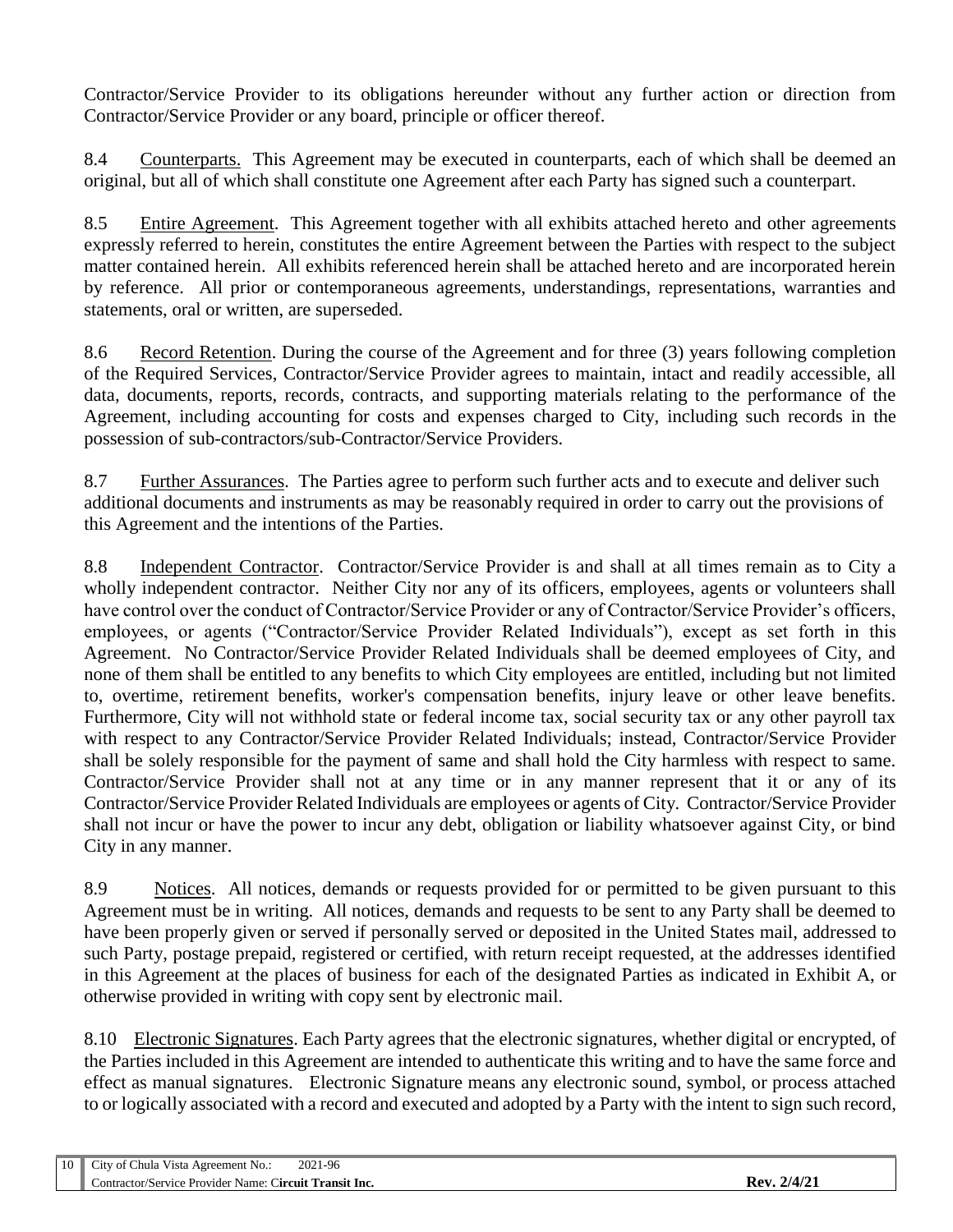including facsimile or email electronic signatures, pursuant to the California Uniform Electronic Transactions Act (Cal. Civ. Code §§ 1633.1 to 1633.17) as amended from time to time.

**(End of page. Next page is signature page.)**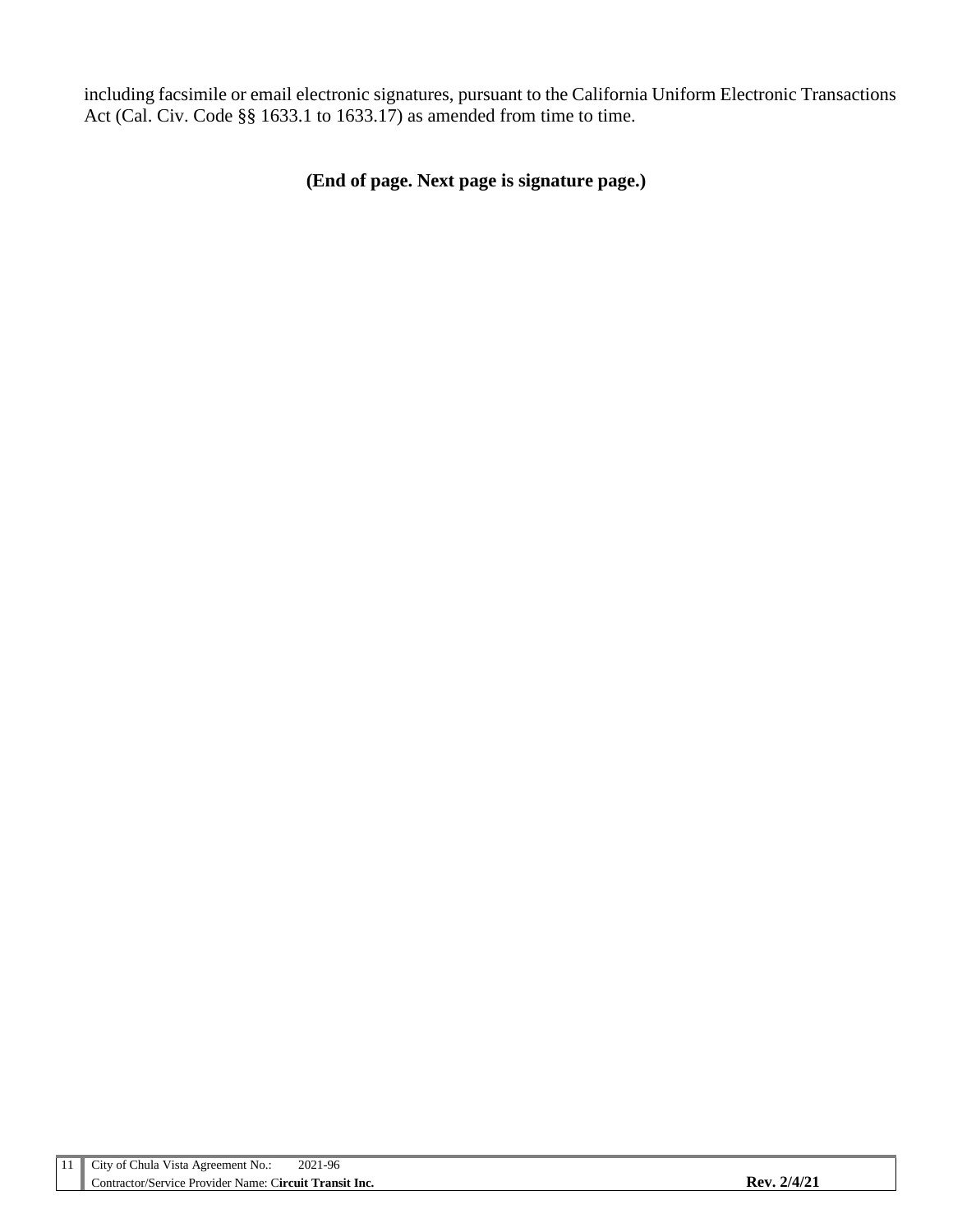#### **SIGNATURE PAGE CONTRACTOR/SERVICE PROVIDER SERVICES AGREEMENT**

IN WITNESS WHEREOF, by executing this Agreement where indicated below, City and Contractor/Service Provider agree that they have read and understood all terms and conditions of the Agreement, that they fully agree and consent to bound by same, and that they are freely entering into this Agreement as of the Effective Date.

#### CIRCUIT TRANSIT INC. CITY OF CHULA VISTA

 $BY:$ 

James Mirras Maria V. Kachadoorian Co-Founder/ COO City Manager

#### APPROVED AS TO FORM

 $BY:$ 

 Glen R. Googins City Attorney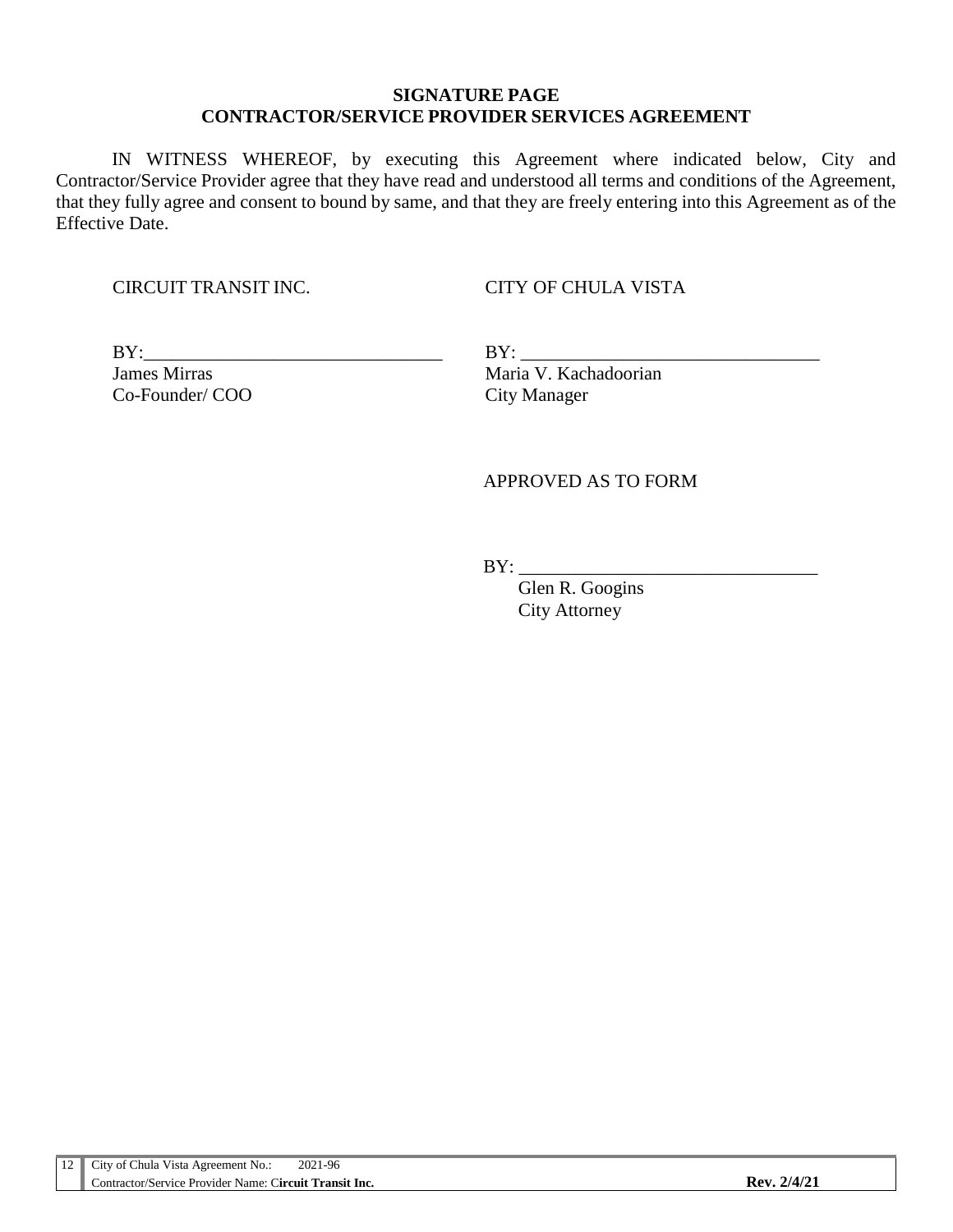#### **EXHIBIT A SCOPE OF WORK AND PAYMENT TERMS**

#### **1. Contact People for Contract Administration and Legal Notice**

A. City Contract Administration: Dennis Gakunga 276 Fourth Ave Chula Vista CA, 91910 619-476-5355 dgakunga@chulavistaca.gov

For Legal Notice Copy to: City of Chula Vista City Attorney 276 Fourth Avenue, Chula Vista, CA 91910 619-691-5037 CityAttorney@chulavistaca.gov

B. Contractor/Service Provider Contract Administration: CIRCUIT TRANSIT INC. 743 Ninth Avenue San Diego, CA 92101 562-252-6680 daniel@ridecircuit.com

For Legal Notice Copy to: Circuit Transit Inc. James Mirras 360 Montauk Highway Wainscott, NY 11975 james@ridecircuit.com

#### **2. Required Services**

A. General Description:

Contractor/Service Provider will provide electric transportation services targeted to seniors fifty-five and older in the Northwest part of the Chula Vista community in accordance with the terms and conditions of this Agreement (the "Shuttle Program").

B. Detailed Description/Responsibilities of Contractor/Service Provider:

Based on the findings of the 2020 SANDAG Mobility HUB needs assessment survey as referenced for the CV (Chula Vista) Community Shuttle program, City desires to provide all-electric on-demand shuttle services catered to the needs of the local senior community in the Northwest part of Chula Vista as shown on Exhibit D. The Shuttle Program has been and will be designed with the community's input and participation to provide safe, convenient, affordable, and accessible first / last mile connections. The goals of the Shuttle Program will be to improve mobility options for the senior communities, provide connections to public transit and key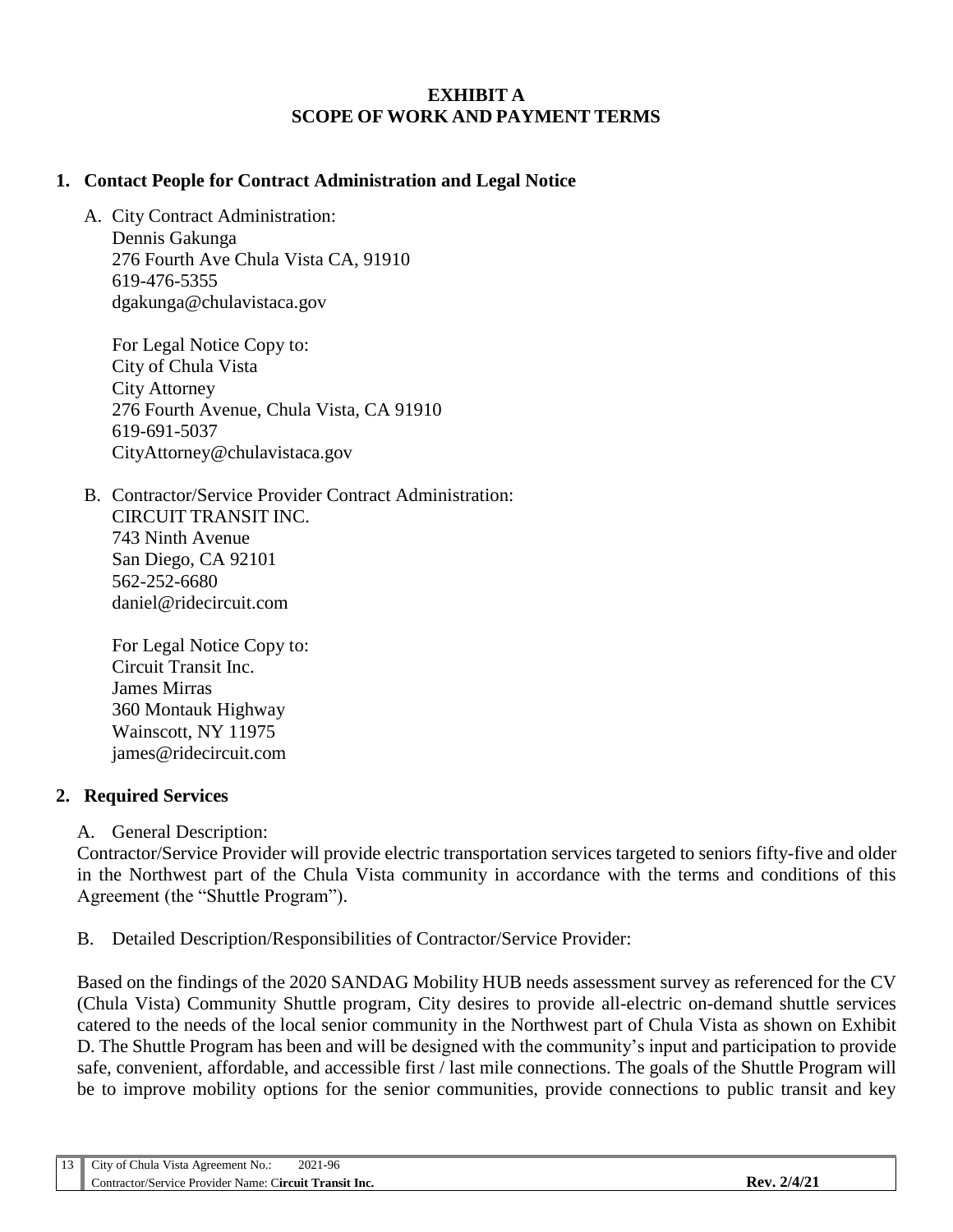community services, improve social determinants of health related to transportation accessibility, reduce greenhouse gas emissions, improve air quality, and reduce congestion.

 **Phasing and Deliverables**. Contractor/Service Provider will operate and implement the Shuttle Program in accordance with all terms and conditions of this Agreement and provide the following deliverables within the timelines provided below:

| <b>Start Date</b> | <b>Time Period</b>                                                                              | <b>Deliverables</b>                                                                                                                                                                                                                                                                                                                                                                                                                                                                                                                                                                                                                                                                                           |  |
|-------------------|-------------------------------------------------------------------------------------------------|---------------------------------------------------------------------------------------------------------------------------------------------------------------------------------------------------------------------------------------------------------------------------------------------------------------------------------------------------------------------------------------------------------------------------------------------------------------------------------------------------------------------------------------------------------------------------------------------------------------------------------------------------------------------------------------------------------------|--|
| <b>Fall 2021</b>  | Planning & Pre-<br>launch: 100-120<br>days after execution<br>of contract with<br><b>CARB</b>   | Acquire vehicles and outfit with customizations for service<br>$\bullet$<br>Hiring and recruitment of staff, including drivers<br>$\bullet$<br>Development and launch of App<br>$\bullet$<br>Launch of Marketing & Outreach plan (Circuit will work with<br>$\bullet$<br>City and Community Partner to develop and execute a<br>marketing and outreach plan to announce launch of new<br>service to the community)                                                                                                                                                                                                                                                                                            |  |
| Spring 2022       | Year1: Project<br>Kickoff & Launch.<br><b>Opening Day</b>                                       | Commence Year 1 initial service on the designated launch<br>$\bullet$<br>date<br>Execute its marketing plan announcing the launch of the new<br>$\bullet$<br>pilot, including any launch event or ribbon cutting with the<br>City.<br>Conduct ride alongs and on-job training with new staff to<br>$\bullet$<br>ensure effectiveness and efficiency of service.                                                                                                                                                                                                                                                                                                                                               |  |
| Spring 2022       | Year 1: Operations,<br>Monitoring &<br>Reporting and<br>Adjusting - Initial<br>Service - Year 1 | Operate four (4) electric sedan vehicles and one (1) ADA van<br>$\bullet$<br>in furtherance of the Shuttle Program to be funded by CMO.<br>Operate one (1) electric sedan vehicle in furtherance of the<br>$\bullet$<br>Shuttle Program funded by CCDC.<br>Monitor key metrics and feedback<br>$\bullet$<br>Conduct rider surveys<br>$\bullet$<br>Implement ongoing marketing strategy<br>$\bullet$<br>Engage in ongoing community outreach<br>$\bullet$<br>Sell and execute advertising campaigns<br>$\bullet$<br>Communicate with and submit monthly reports to the City<br>$\bullet$<br>team<br>Make adjustments to the service as needed/requested<br>*Year 1 services only available to seniors for free |  |
| Spring 2023       | Year 2: Operations,<br>Service Expansion to<br><b>General Public</b>                            | Operate four (4) electric sedan vehicles and one (1) ADA van<br>in furtherance of the Shuttle Program to be funded by CMO.<br>Operate one (1) electric sedan vehicle in furtherance of the<br>$\bullet$<br>Shuttle Program funded by CCDC.<br>Plan and implement for service expansion<br>٠<br>Plan and implement service extension to the general public,<br>including rollout timeline.<br>Collaborate with City and Community Partner/(s) to prepare<br>$\bullet$<br>and implement a marketing and outreach plan for announcing<br>service expansion to existing and potential riders.                                                                                                                     |  |

<sup>1</sup> The term Year as used therein denotes year(s) of operation and not the year(s) of grant funding.

 $\overline{a}$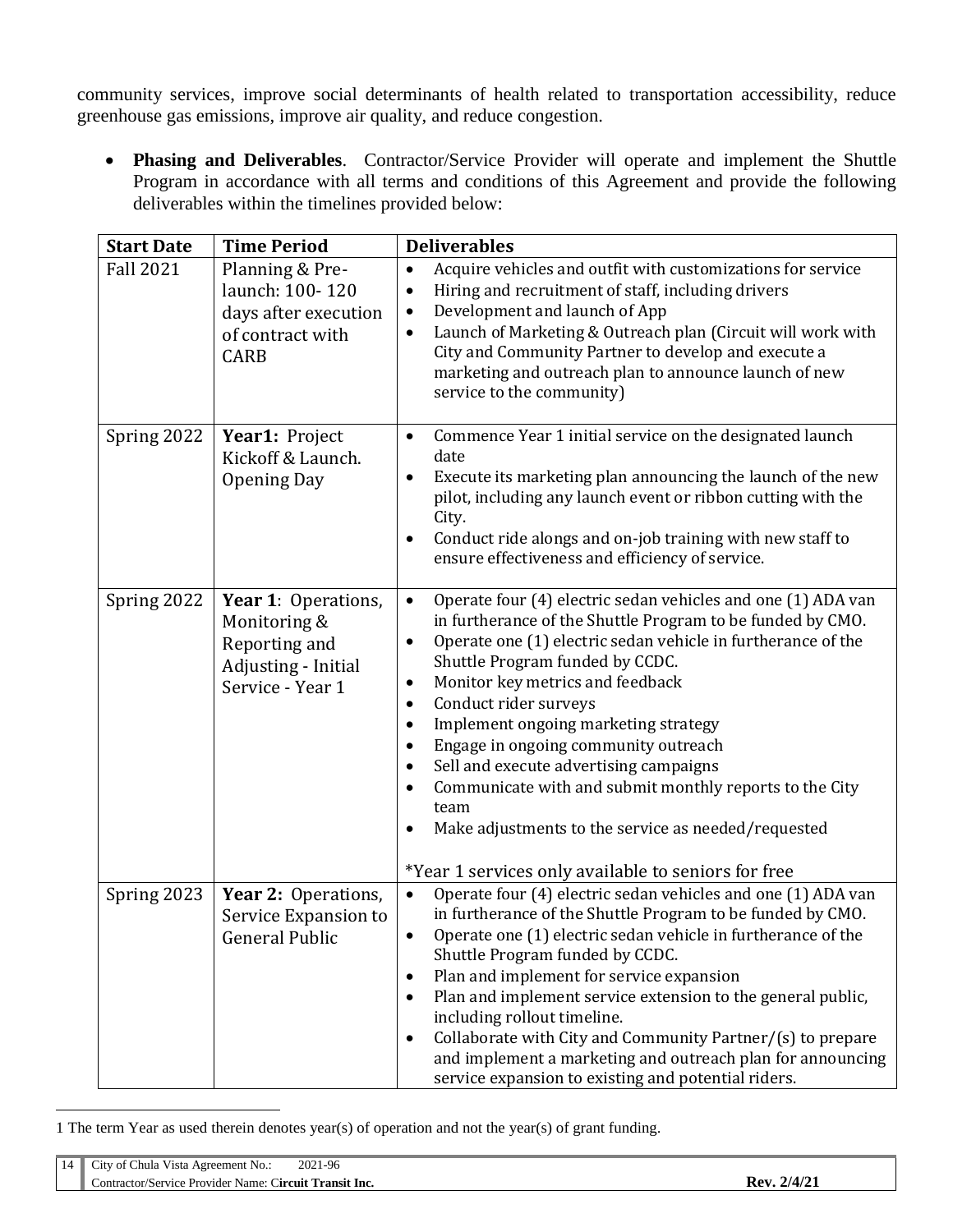|             |                                                                                | *Year 2 services available to general public for a fee, free for<br>seniors                                                                                                                                                                                                                                                                                               |  |
|-------------|--------------------------------------------------------------------------------|---------------------------------------------------------------------------------------------------------------------------------------------------------------------------------------------------------------------------------------------------------------------------------------------------------------------------------------------------------------------------|--|
| Spring 2023 | Year 2: Monitoring,<br>Reporting and<br>Adjusting -<br><b>Expanded Service</b> | Program monitoring & monthly reporting<br>Prepare study developing ridership trends to learn busiest<br>ridership times, request hotspots, etc.<br>Conduct rider surveys to learn about rider preferences, needs,<br>and report back to the City with data collected to refine<br>service.<br>*Year 2 services available to general public for a fee, free for<br>seniors |  |
| Spring 2023 | Year 3: Operations                                                             | Operate five (5) electric sedan vehicles and one (1) ADA van<br>$\bullet$<br>in furtherance of the Shuttle Program funded by CCDC.<br>*Year 3 services available to general public for a fee, free for<br>seniors                                                                                                                                                         |  |
| Spring 2023 | Year 3: Monitoring,<br>Reporting and<br>Adjusting -<br><b>Expanded Service</b> | Program monitoring & monthly reporting<br>Prepare study developing ridership trends to learn busiest<br>$\bullet$<br>ridership times, request hotspots, etc.<br>Conduct rider surveys to learn about rider preferences, needs,<br>$\bullet$<br>and report back to the City with data collected to refine<br>service.                                                      |  |
| Spring 2024 | Year 4: Operations,<br>Monitoring, and<br>Reporting                            | To be determined                                                                                                                                                                                                                                                                                                                                                          |  |

- **Access to Service.** Contractor/Service Providers will allow riders to request rides for the Shuttle Program within a geo-fenced coverage zone through a mobile ride request app available on iOS and Android, by call in or text, or by kiosks available at key destinations and public spaces. Caregivers, senior living community staff, and others can also make requests on behalf of riders. The Shuttle Program will include an American with Disabilities Act (ADA) accessible vehicle on standby for riders requiring ADA assistance, which can be indicated in the ride request app, the kiosk, or when requesting by phone.
- **Funding**: The Parties acknowledge and agree that the Required Services will be paid by City and City will seek reimbursement from CMO and CCDC (collectively, the "Granting Agencies") in accordance with Exhibit A, Section 4, below. It is the intent of the Parties to fund the Required Services in accordance with the funding sources and time periods identified below:

| <b>Period</b> | <b>Funding Source</b>                                                                                                                                 |  |  |
|---------------|-------------------------------------------------------------------------------------------------------------------------------------------------------|--|--|
| Pre-Year 1    | CMO will provide funding for all Pre-Year 1 Shuttle Program costs.                                                                                    |  |  |
| Year 1        | • CCDC will provide funding for the operation of one (1) electric sedan<br>vehicle.                                                                   |  |  |
|               | • CMO will provide funding for all other Shuttle Program costs, including but<br>not limited to four (4) electric sedan vehicles and one (1) ADA van. |  |  |
| Year 2        | • CCDC will provide funding for the operation of one (1) electric sedan<br>vehicle.                                                                   |  |  |

| 15 <sup>2</sup> | $\mathbf{v}$<br>: Chula Vista Agreement No.:<br>$\mathcal{L}1\mathcal{U}$<br>' OI | 2021-96 |             |
|-----------------|-----------------------------------------------------------------------------------|---------|-------------|
|                 | Contractor/Service Provider Name: Circuit Transit Inc.                            |         | 14/2<br>JAV |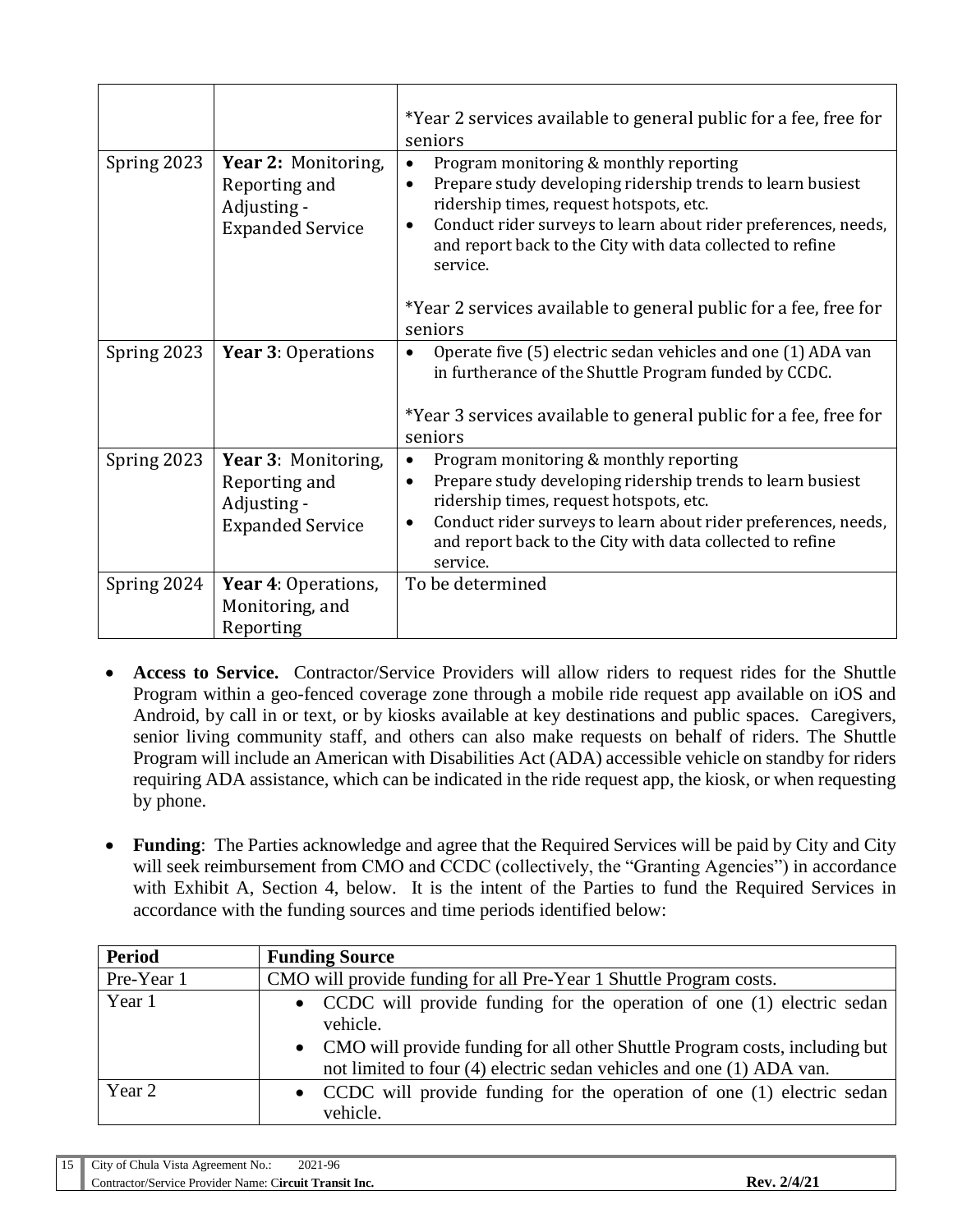|                           | • CMO will provide funding for all other Shuttle Program costs, including but<br>not limited to four (4) electric sedan vehicles and one (1) ADA van.                                                                                                                                                                                                                                                                                                                                                                                                                                                                                                       |
|---------------------------|-------------------------------------------------------------------------------------------------------------------------------------------------------------------------------------------------------------------------------------------------------------------------------------------------------------------------------------------------------------------------------------------------------------------------------------------------------------------------------------------------------------------------------------------------------------------------------------------------------------------------------------------------------------|
| Year 3                    | CCDC will provide funding for all Shuttle Program costs, including but not limited                                                                                                                                                                                                                                                                                                                                                                                                                                                                                                                                                                          |
|                           | to five (5) electric sedan vehicles and one (1) ADA van.                                                                                                                                                                                                                                                                                                                                                                                                                                                                                                                                                                                                    |
| Not identified.<br>Year 4 |                                                                                                                                                                                                                                                                                                                                                                                                                                                                                                                                                                                                                                                             |
|                           | The Parties agree to make reasonable efforts to identify and secure additional<br>funding for future and additional Shuttle Program costs, including but not limited<br>to funding for Year 4 operations, from a variety of sources including but not limited<br>to Fares (as defined below), Adverting Revenue (as defined below), grants, and<br>other sources. If the Parties are able to secure such funding on mutually acceptable<br>terms, the Parties agree to effectuate an amendment to this Agreement. If such<br>funding cannot be identified and secured, the parties agree that operation of the<br>Shuttle Program shall cease after Year 3. |

#### **Fares**.

- o Seniors. Contractor/Service Provider will make the Shuttle Program available as a free transportation service to seniors 55 years of age and older.
- o General Public. Contractor/Service Provider will make the Shuttle Program available to the general public after 12 months from Enter Date. The Shuttle Program will charge general public users a fare of \$2.00 per passenger per ride (each a "Fare"; collectively the "Fares"). A contactless fare program will be implemented and will accept payment via credit card, debit card, or prepaid card. Contractor/Service Provider will be responsible to collect and account for any and all Fares. Contractor/Service Provider will provide City with a monthly accounting of any and all Fares generated from the Shuttle Program. The City may require an independent audit of the Fare accounting submitted to verify the accuracy and appropriateness of those submittals. The responsibility of payment of the independent audit will be negotiated in good faith by the Parties. Contractor/Service Provider will apply 60% of the total revenue generated from any and all Fares towards future Required Services in the form of a credit to the City. This credit will be applied in Year 4 to and offset costs of the Shuttle Program and provide for continuing support for the Shuttle Program.
- **Advertising**. Contractor/Service Provider agrees to prepare, sell, and execute advertising campaigns in conjunction with the Shuttle Program. Contractor/Services Provider acknowledges and agrees that City's written approval will be required to enter into any advertising contracts or receipt of any Advertising Revenue (defined below). Contractor/Service Provider further acknowledges and agrees that any advertising utilized for the Shuttle Program must comply with all City policies for advertising, and all other applicable rules and regulations related to advertising. Contractor/Service Provider will be responsible to collect and account for any and all revenues derived from any advertising campaigns. ("Advertising Revenue"). Contractor/Service Provider agrees that 50% of all Advertising Revenue collected will be applied towards future Required Services in the form of a credit to be provided to City on a monthly basis beginning in Year 4. Contractor/Service Provider will provide City with a monthly accounting of any and all Advertising Revenue credit from the Shuttle Program. The City may require an independent audit of the Advertising Revenue accounting submitted to verify the accuracy and appropriateness of those submittals. The responsibility of payment of the independent audit will be negotiated in good faith by the Parties.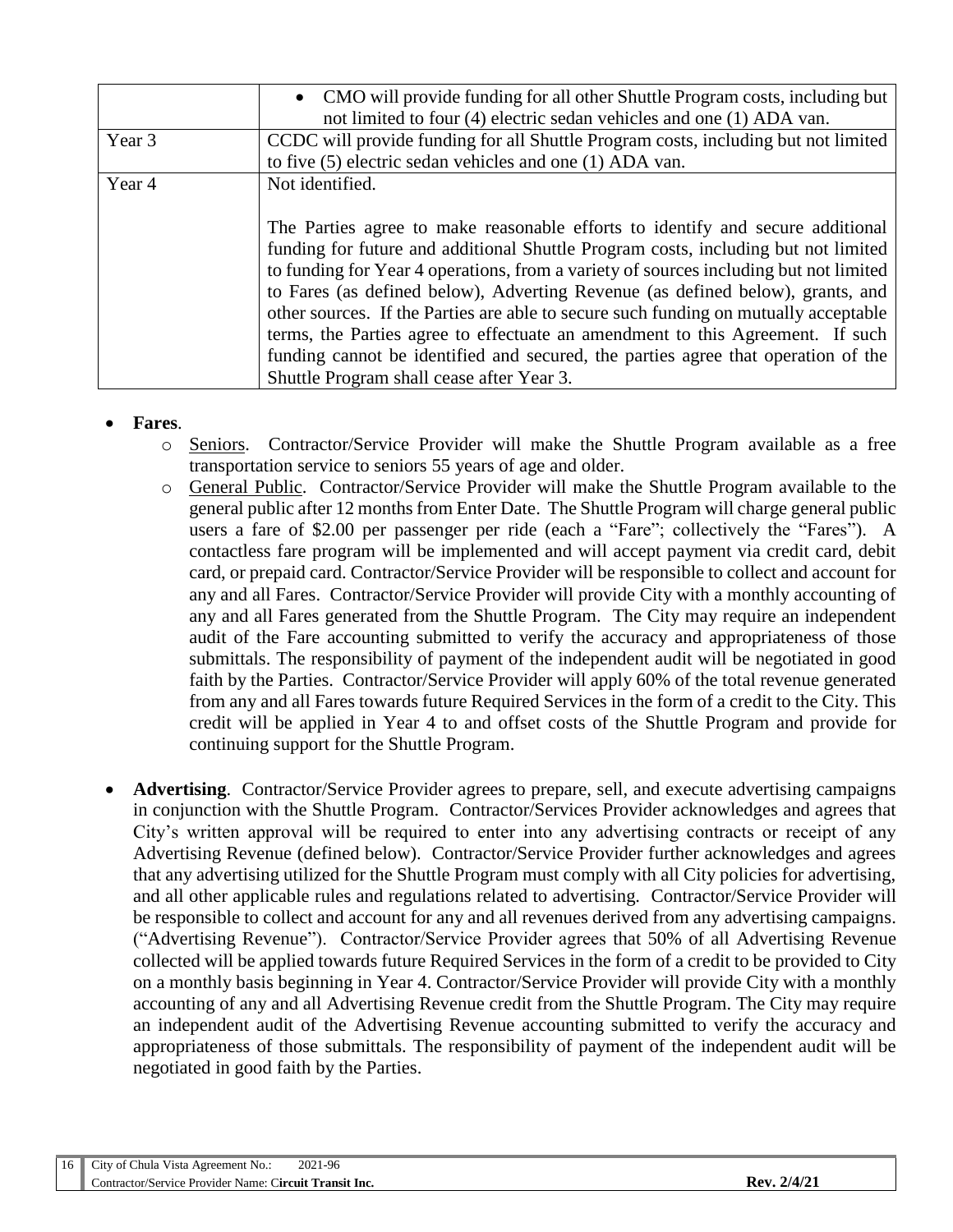- **Operating Time.** Contractor/Service Provider will operate the Shuttle Program 12 hours per day, 5 days per week. The Shuttle Program schedule will be aligned with the needs of the community and may be adjusted with feedback from the community and City and as data from the service comes in. The expansion of Required Services that may include operating seven (7) days a week will be negotiated and agreed upon by the parties and will be reflected in an amended Scope of Work.
- **Destinations**. The focus of the service territory will be on key destinations for the senior population, including healthcare, grocery, senior living facilities and senior centers, and other destinations as determined through community feedback. Over this period, the service will be adjusted and honed to the needs of this community.
- **CMO Grant**. Contractor/Service Provider acknowledges and agrees that City has obtained a grant from the CARB, Clean Mobility Options Voucher Pilot Program (the "CMO Grant") as a source of funding for the Required Services. The grant application, grant agreement, and terms and conditions for the CMO Grant are attached hereto as Exhibit E (collectively, the "CMO Grant Materials"). Contractor/Service Provider agrees that it has read and understands the requirements in the CMO Grant Materials. Contractor/Service Provider agrees to comply, and cause the City to comply, with all requirements, terms, and conditions of the CMO Grant, and all related requirements, terms, and conditions to ensure full funding under the CMO Grant. Contractor/Service Provider agrees that its failure to comply, or cause the City the failure to comply, with all requirements, terms, and conditions of the CMO Grant, or any related requirements, terms, and conditions to ensure full funding under the CMO Grant constitutes a material breach of this Agreement.
- **CCDC Grant**. Contractor/Service Provider acknowledges and agrees that City has obtained a grant from the Community Congregational Development Corporation ("CCDC") as a source of funding for the Required Services (the "CCDC Grant"). The grant application, grant agreement, and terms and conditions for the CCDC grant are attached hereto as Exhibit F (collectively, the "CCDC Grant Materials"). Contractor/Service Provider agrees that it has read and understands the CCDC Grant Materials. Contractor/Service Provider agrees to comply, and cause City to comply, with all requirements, terms, and conditions of the CCDC Grant, and all related requirements, terms, and conditions to ensure full funding under the CCDC Grant. Contractor/Service Provider agrees that its failure to comply, or cause the City the failure to comply, with all requirements, terms, and conditions of the CCDC Grant, or any related requirements, terms, and conditions to ensure full funding under the CCDC Grant constitutes a material breach of this Agreement.
- **Improvements**. Contractor/Service Provider shall be responsible for the construction, maintenance, operation, repair, and replacement of any improvements necessary to operate the Shuttle Program. The Parties acknowledge and agree that it is their intent that necessary construction, maintenance, operation, repair, and replacement of improvements to be subject to reimbursement pursuant to Exhibit A, Section 4 of this Agreement.
- C. Responsibilities of the City
	- For the Term of this Agreement, City will provide six (6) parking spaces for electric vehicle storage and eight (8) additional parking spaces to Contractor/Service Provider at no cost to Contractor/Service Provider. The Parties acknowledge and agree that terms for use, including but not limited to location, of the parking spaces have not yet been finalized. Upon finalization of such terms of use, Contractor/Service Provider acknowledges and agrees that City may require Contractor/Service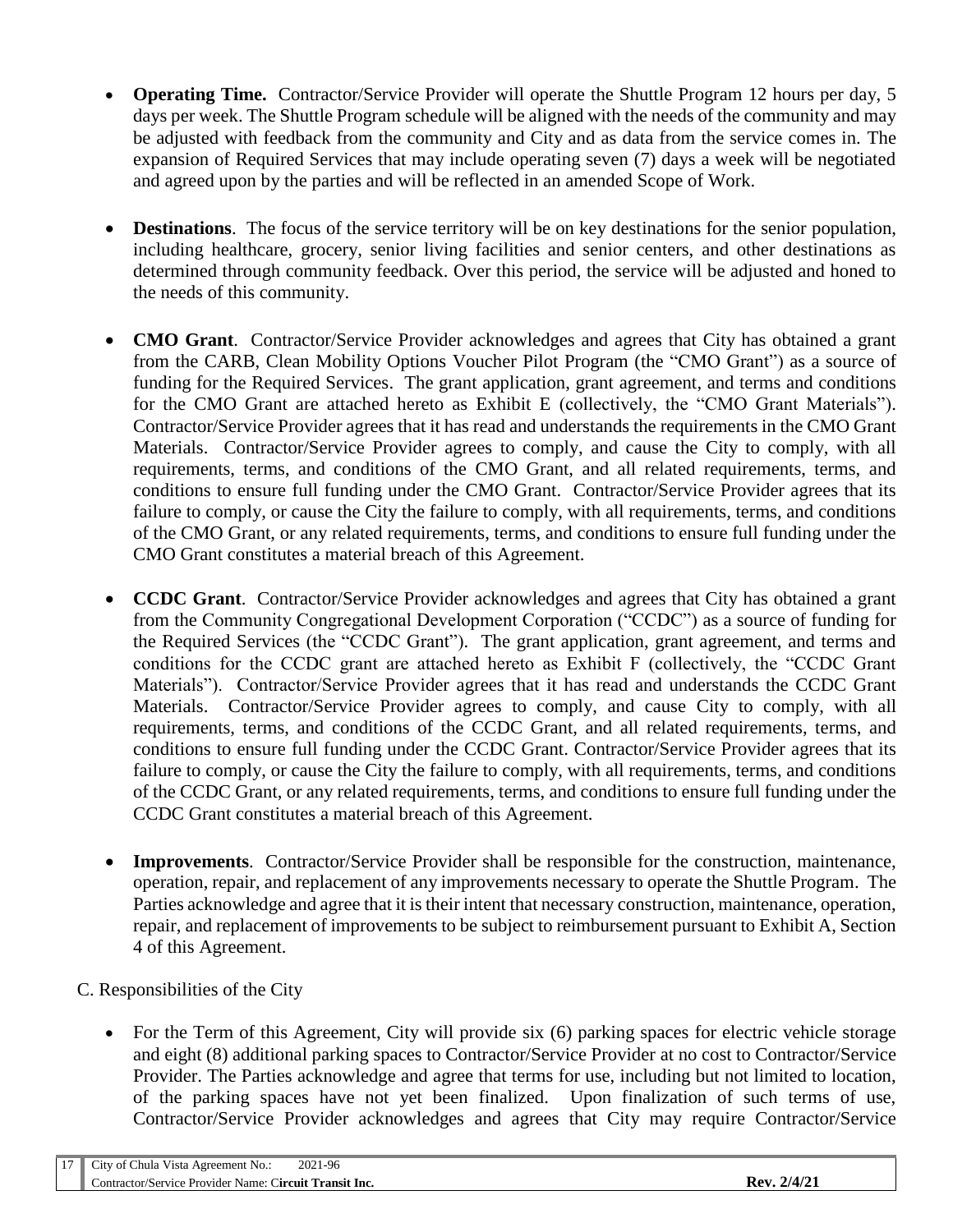Provider to enter to additional agreements with the City (i.e. right-of-entry agreements, license agreements) or obtain permits (i.e. construction permits) to memorialize such terms of use.

 City agrees to reasonably assist Contractor/Service Provider with access to Level 2 charging for the electric vehicles as appropriate.

**3. Term:** In accordance with Section 1.10 of this Agreement, the term of this Agreement shall begin on October 20, 2021 and expire on October 19, 2026 for completion of all Required Services.

#### **4. Compensation:**

## **A. Form of Compensation**

The projected total costs to implement the Shuttle Program on an annual and monthly basis are identified in the table below.

| <b>Total Program Costs</b>                       |                     |                      |                    |                     |
|--------------------------------------------------|---------------------|----------------------|--------------------|---------------------|
|                                                  | <b>Total Annual</b> | <b>Total Monthly</b> | <b>CMO Monthly</b> | <b>CCDC Monthly</b> |
| Year 1                                           | \$647,987           | \$53,999             | \$41,063           | \$12,936            |
| Year 2                                           | \$662,753           | \$55,229             | \$42,090*          | \$13,140            |
| Year 3                                           | \$673,713           | \$56,143             | \$0                | \$56,143            |
| Year 4                                           | \$13,380**          | TBD                  | 0                  | TBD                 |
| * Year 2 final month cost will be \$42,087       |                     |                      |                    |                     |
| ** Year 4 amount is remainder of \$1M CCDC grant |                     |                      |                    |                     |

The Parties acknowledge and agree that payment for all Shuttle Program costs will be funded by CMO and CCDC, not the City, through the CMO Grant and the CCDC Grant, respectively, for Years 1 through 3 and any and all Fares and Advertising Revenue credits will be applied as credits during Year 4. Contractor/Service Provider acknowledges and agrees that only sums City is obligated to pay to Contractor/Service Provider for the performance of Required Services under this Agreement are funds approved by the Granting Agencies and actually reimbursed to the City.

The maximum amount to be paid to the Contractor/Service Provider for services performed through the Term of the Agreement shall not exceed \$1,997,833.

## **B. Invoicing**

Contractor/Service Provider will provide City with a detailed invoice and breakdown by Granting Agency for Required Services performed each month for Years 1 through 3, within thirty (30) days of the end of the month in which the Required Services were performed.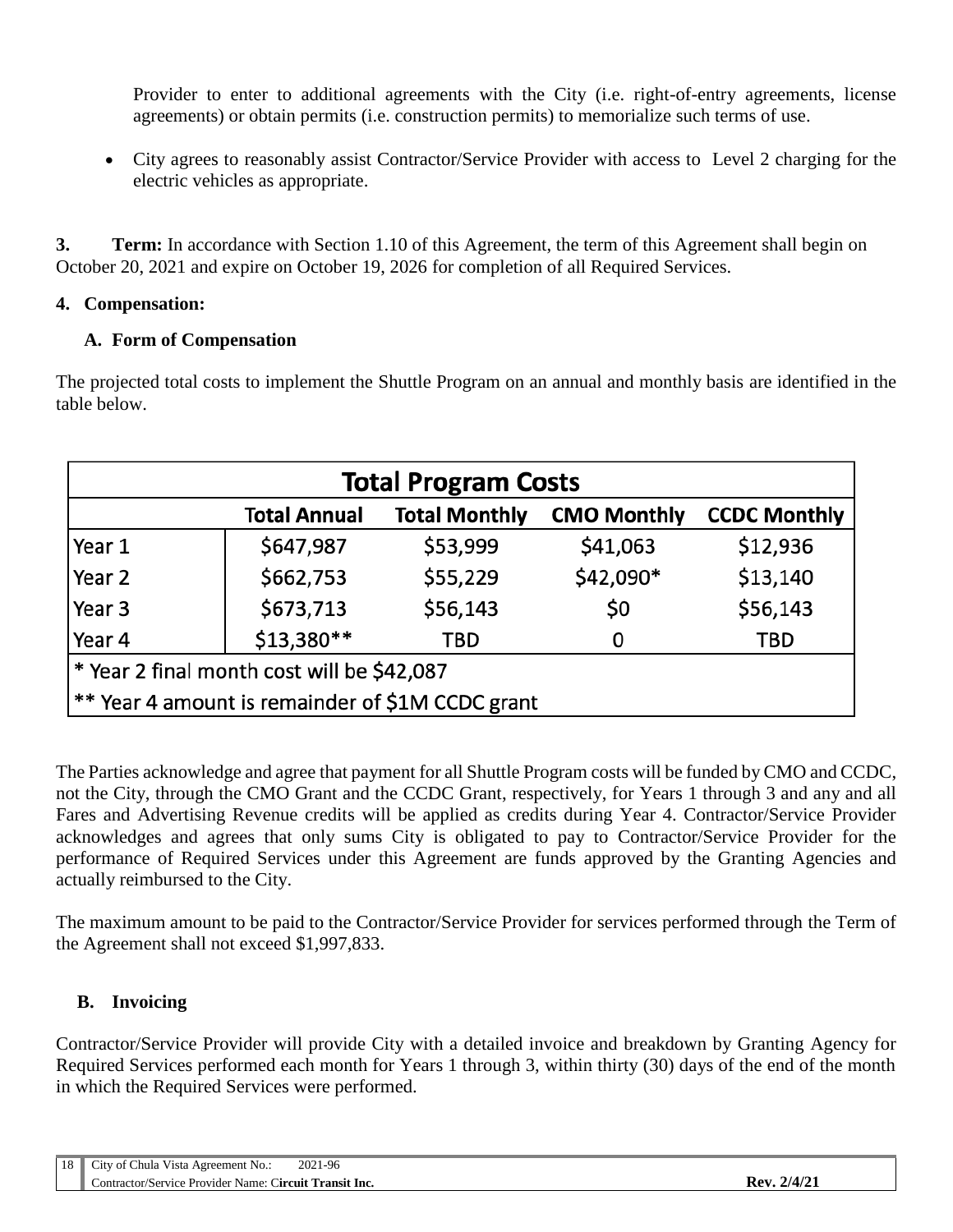Upon receipt of the invoice, City will review the invoice and pay Contractor/Service Provider for approved amounts, in an amount not-to-exceed sixty thousand dollars (\$60,000), within thirty (30) days. City will seek reimbursement from the Granting Agencies after payment of the invoice to Contractor/Service Provider. If City does not receive reimbursement from the Granting Agencies for any amount paid to Contractor/Service provider, such unreimbursed amounts will be offset against Contractor/Service Provider's future invoices. City will provide Contractor / Service Provider with documentation of such non-reimbursement by the Granting Agencies.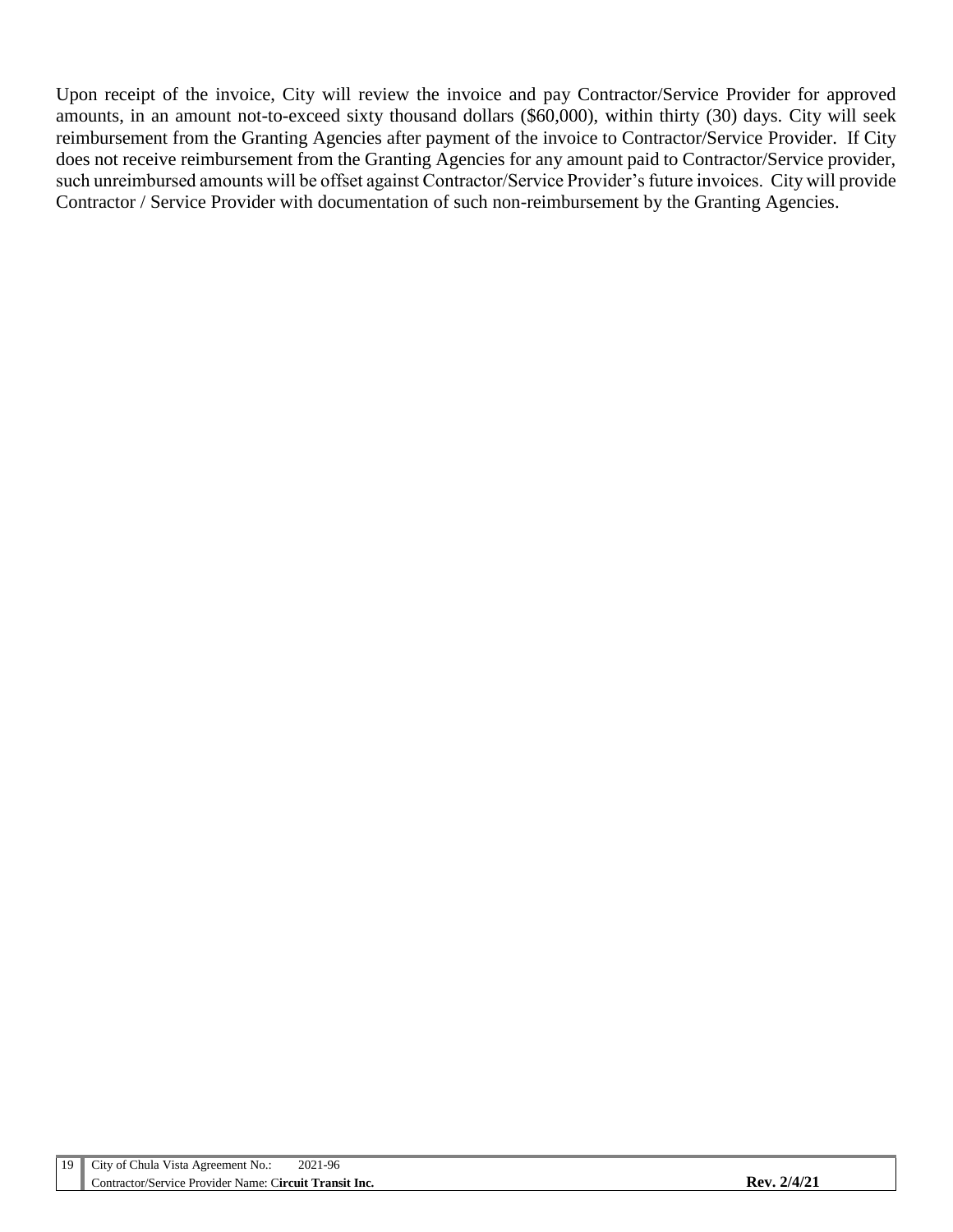#### **EXHIBIT B INSURANCE REQUIREMENTS**

Contractor/Service Provider shall adhere to all terms and conditions of Section 3 of the Agreement and agrees to provide the following types and minimum amounts of insurance, as indicated by checking the applicable boxes (x).

|             | Type of Insurance                                                                                           | Minimum Amount                                                                                                                                                                                                                                                                                                                                                              | Form                                                                                                     |
|-------------|-------------------------------------------------------------------------------------------------------------|-----------------------------------------------------------------------------------------------------------------------------------------------------------------------------------------------------------------------------------------------------------------------------------------------------------------------------------------------------------------------------|----------------------------------------------------------------------------------------------------------|
| $\boxtimes$ | General Liability:<br>Including products and<br>completed operations,<br>personal and<br>advertising injury | for<br>\$2,000,000 per occurrence<br>bodily injury, personal injury<br>(including death), and property<br>damage. If Commercial General<br>Liability insurance with a general<br>aggregate limit is used, either the<br>general aggregate limit must apply<br>separately to this Agreement or the<br>general aggregate limit must be<br>twice the required occurrence limit | <b>Insurance Services Office Form</b><br>CG 00 01                                                        |
|             |                                                                                                             | <b>Additional Insured Endorsement</b><br>or Blanket AI Endorsement for<br>$City*$<br>Waiver of Recovery Endorsement                                                                                                                                                                                                                                                         | *Must be primary and must not<br>exclude Products/Completed<br><i><b>Operations</b></i>                  |
| $\boxtimes$ | <b>Automobile Liability</b>                                                                                 | \$1,000,000 per accident for bodily<br>injury,<br>including<br>death,<br>and<br>property damage                                                                                                                                                                                                                                                                             | <b>Insurance Services Office Form</b><br>CA 00 01<br>Code 1-Any Auto<br>Code 8-Hired<br>Code 9-Non Owned |
| $\boxtimes$ | Workers'<br>Compensation<br>Employer's Liability                                                            | \$1,000,000 each accident<br>\$1,000,000 disease policy limit<br>\$1,000,000 disease each employee<br>Waiver of Recovery Endorsement                                                                                                                                                                                                                                        |                                                                                                          |

Other Negotiated Insurance Terms: NONE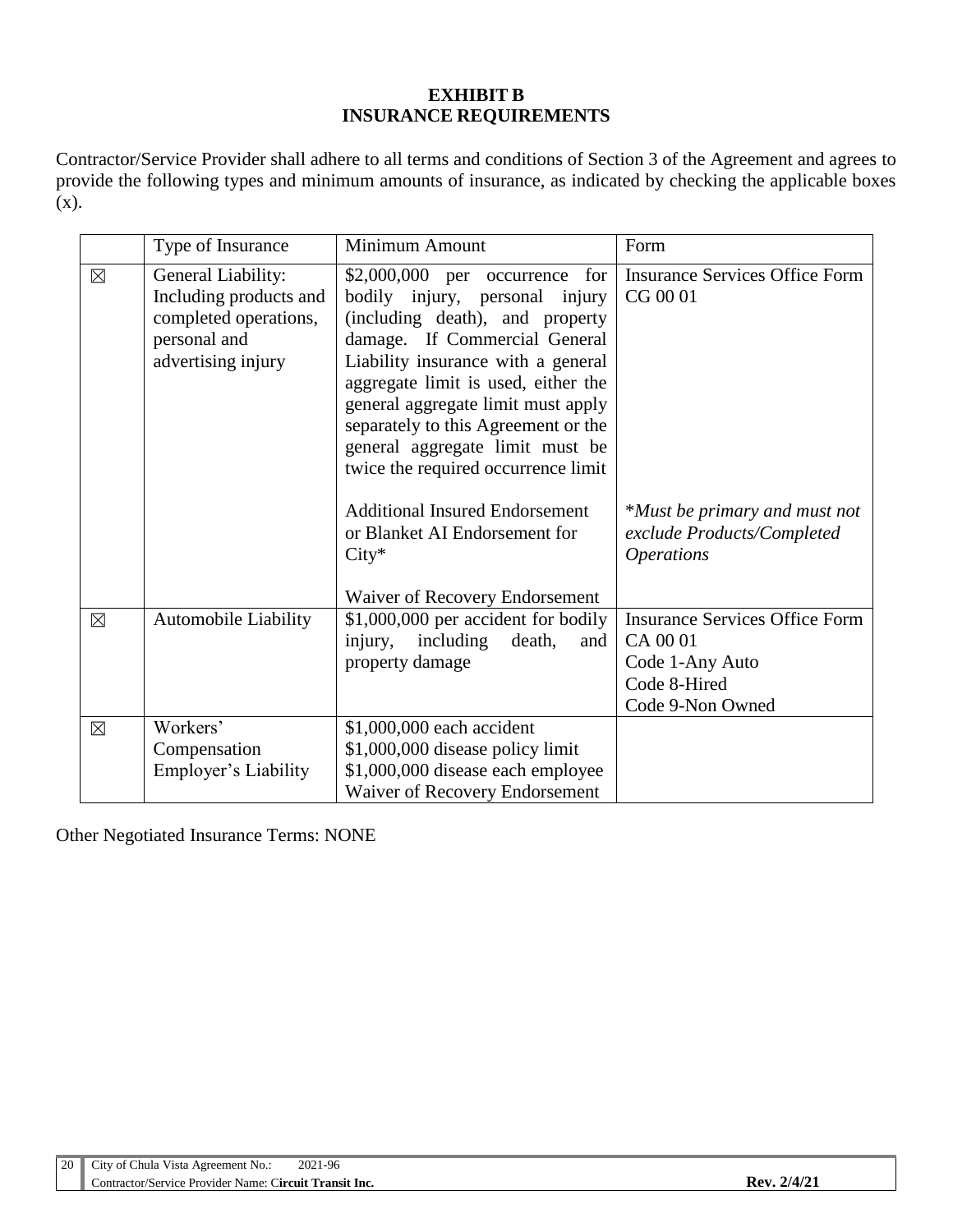#### **EXHIBIT C CONTRACTOR/SERVICE PROVIDER CONFLICT OF INTEREST DESIGNATION**

The Political Reform Act<sup>2</sup> and the Chula Vista Conflict of Interest Code<sup>3</sup> ("Code") require designated state and local government officials, including some Contractor/Service Providers, to make certain public disclosures using a Statement of Economic Interests form (Form 700). Once filed, a Form 700 is a public document, accessible to any member of the public. In addition, Contractor/Service Providers designated to file the Form 700 are also required to comply with certain ethics training requirements.<sup>4</sup>

 $\boxtimes$  A. Contractor/Service Provider **IS** a corporation or limited liability company and is therefore EXCLUDED<sup>5</sup> from disclosure.

 $\Box$  B. Contractor/Service Provider is **NOT** a corporation or limited liability company and disclosure designation is as follows:

### **APPLICABLE DESIGNATIONS FOR INDIVIDUAL(S) ASSIGNED TO PROVIDE SERVICES**

*(Category descriptions available at [www.chulavistaca.gov/departments/city-clerk/conflict-of-interest-code.](http://www.chulavistaca.gov/departments/city-clerk/conflict-of-interest-code))*

| <b>Name</b>                  | <b>Email Address</b>    | <b>Applicable Designation</b>                                         |
|------------------------------|-------------------------|-----------------------------------------------------------------------|
| Enter Name of Each           | Enter email address(es) | $\Box$ A. Full Disclosure                                             |
| Individual Who Will Be       |                         | $\Box$ <b>B. Limited Disclosure</b> (select one or more of            |
| Providing Service Under the  |                         | the categories under which the Contractor shall                       |
| Contract $-If$ individuals   |                         | $file)$ :                                                             |
| have different disclosure    |                         | $\Box$ 1. $\Box$ 2. $\Box$ 3. $\Box$ 4. $\Box$ 5. $\Box$ 6. $\Box$ 7. |
| requirements, duplicate this |                         | Justification:                                                        |
| row and complete separately  |                         |                                                                       |
| for each individual          |                         | $\Box$ C. Excluded from Disclosure                                    |

#### **1.Required Filers**

Each individual who will be performing services for the City pursuant to the Agreement and who meets the definition of "Contractor/Service Provider," pursuant to FPPC Regulation 18700.3, must file a Form 700.

#### **2.Required Filing Deadlines**

Each initial Form 700 required under this Agreement shall be filed with the Office of the City Clerk via the City's online filing system, NetFile, within 30 days of the approval of the Agreement. Additional Form 700 filings will be required annually on April 1 during the term of the Agreement, and within 30 days of the termination of the Agreement.

#### **3. Filing Designation**

The City Department Director will designate each individual who will be providing services to the City pursuant to the Agreement as *full disclosure, limited disclosure,* or *excluded from disclosure*, based on an analysis of the services the Contractor/Service Provider will provide. Notwithstanding this designation or anything in the Agreement, the Contractor/Service Provider is ultimately responsible for complying with FPPC regulations and filing requirements. If you have any questions regarding filing requirements, please do not hesitate to contact the City Clerk at (619)691-5041, or the FPPC at 1-866-ASK-FPPC, or (866) 275-3772 \*2.

 $\overline{a}$ 

<sup>2</sup> Cal. Gov. Code §§81000 *et seq.*; FPPC Regs. 18700.3 and 18704.

<sup>3</sup> Chula Vista Municipal Code §§2.02.010-2.02.040.

<sup>4</sup> Cal. Gov. Code §§53234, *et seq.*

<sup>5</sup> CA FPPC Adv. A-15-147 (*Chadwick*) (2015); *Davis v. Fresno Unified School District* (2015) 237 Cal.App.4th 261; FPPC Reg. 18700.3 (Consultant defined as an "individual" who participates in making a governmental decision; "individual" does not include corporation or limited liability company).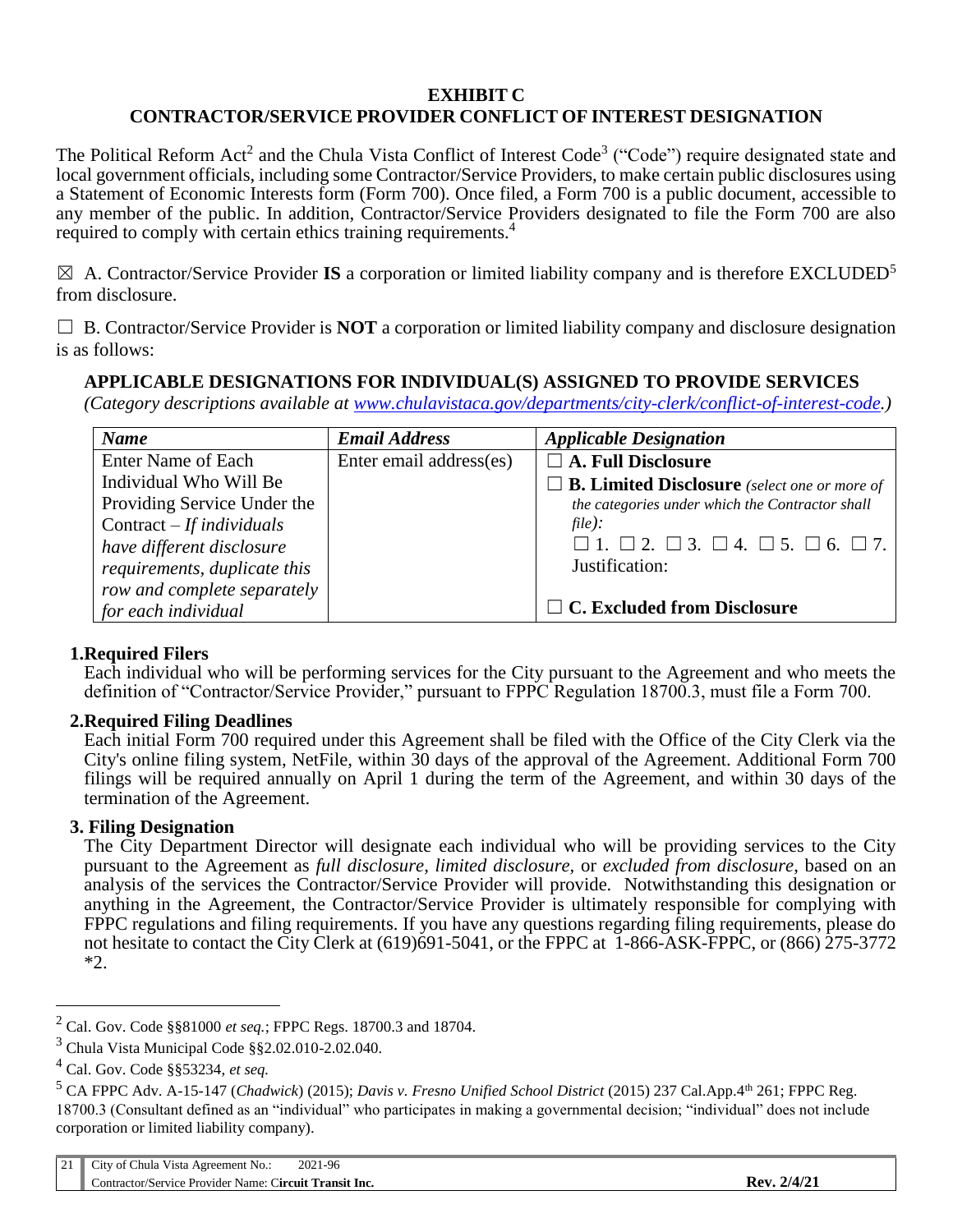Pursuant to the duly adopted City of Chula Vista Conflict of Interest Code, this document shall serve as the written determination of the Contractor's requirement to comply with the disclosure requirements set forth in the Code.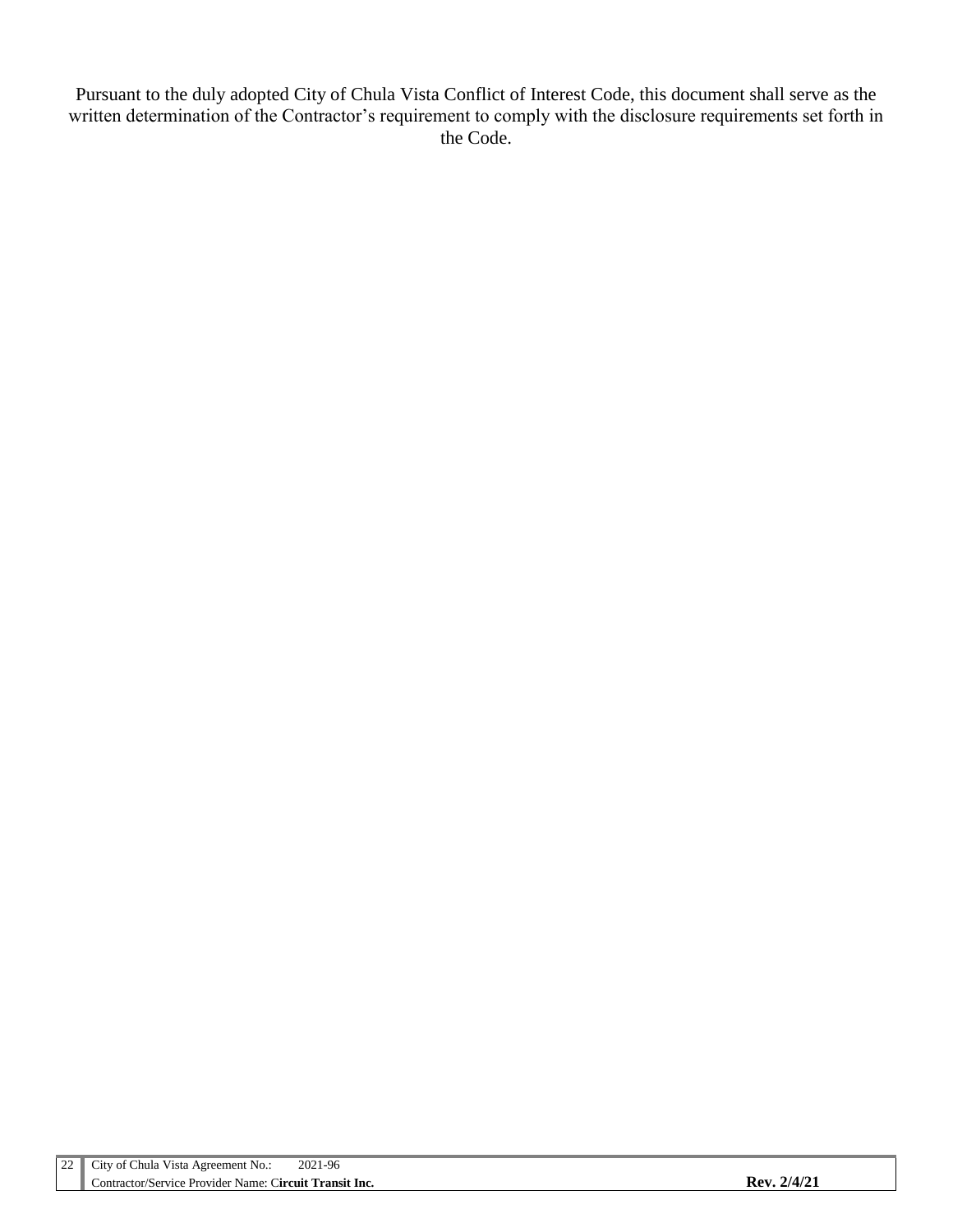# **EXHIBIT D SHUTTLE PROGRAM PROJECT SERVICE MAP**

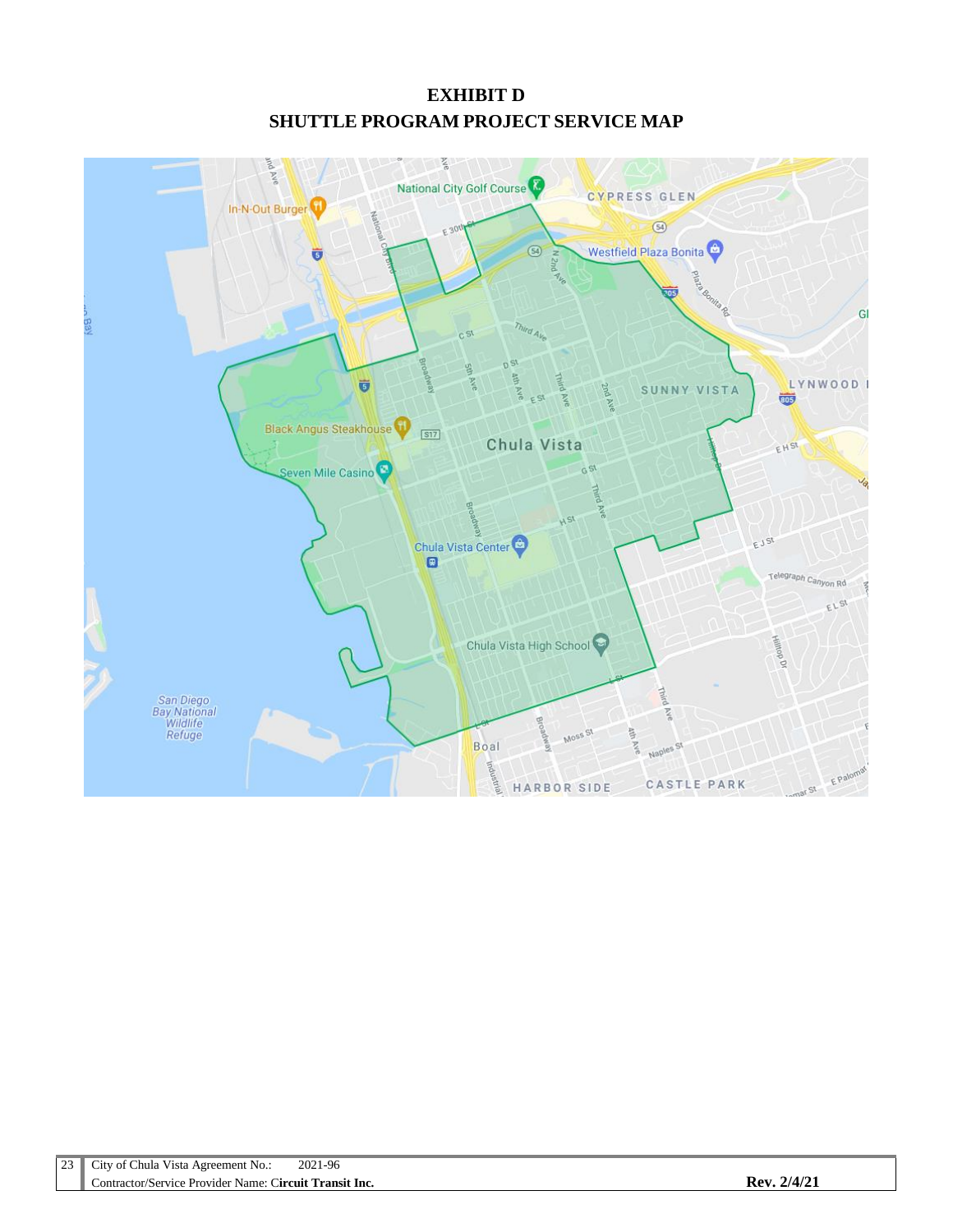## **EXHIBIT E**

# **CMO GRANT APPLICATION, GRANT AGREEMENT, AND OTHER GRANT REQUIREMENTS**